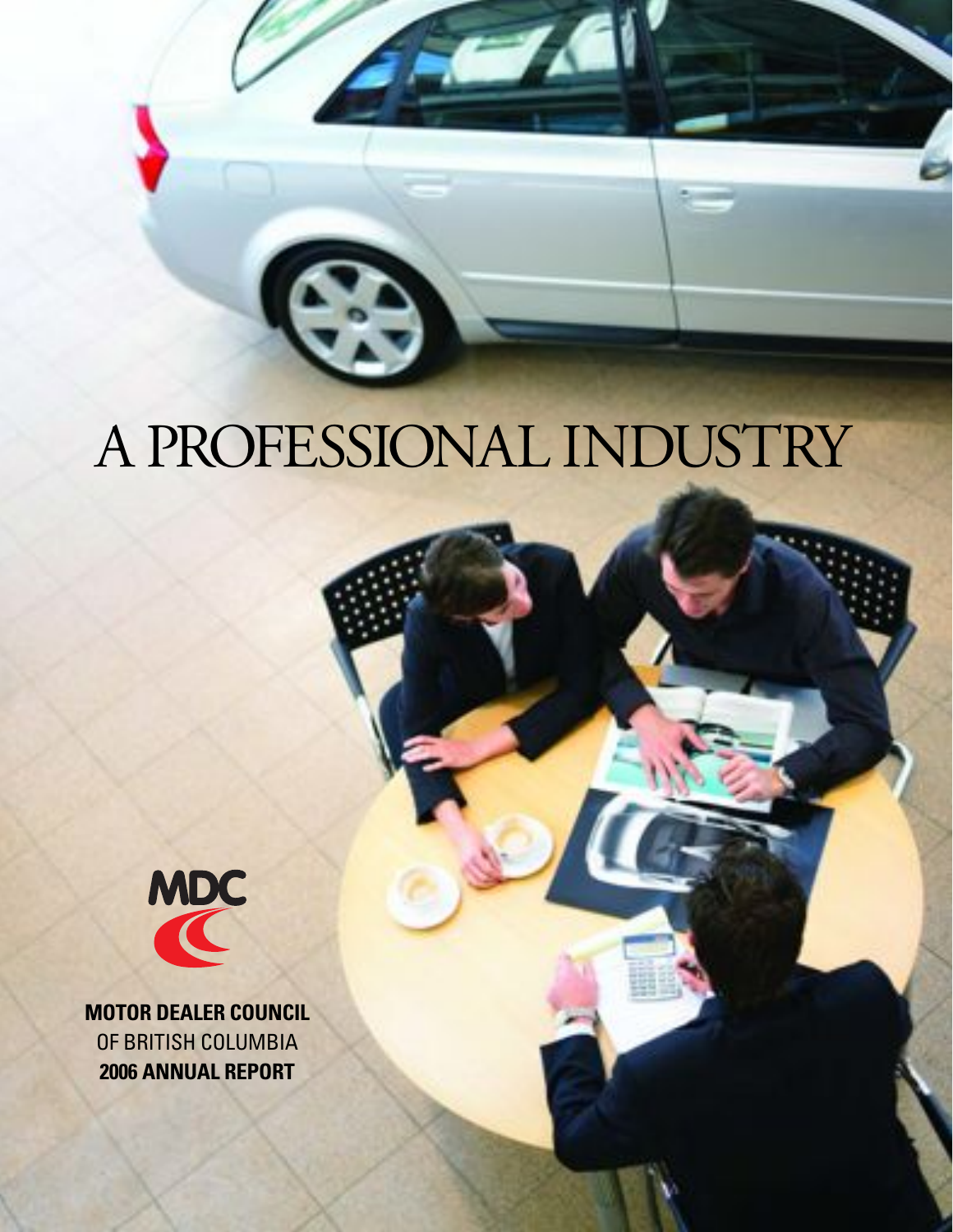#### VISION

## A respected motor dealer industry serving an informed and confident public.

#### MISSION

To promote excellence and foster public confidence by raising industry standards, providing education, ensuring compliance, and leading innovation.

#### VALUES

#### **Integrity** –

Fulfilling our responsibilities in a truthful, professional and ethical manner while demonstrating impartiality, openness and transparency in all our actions

**Effective Communications –**<br>Timely delivery and exchange of industry related information

**Fiscal Responsibility –<br>Managing resources effectively and efficiently** 

**Life Long Learning –**<br>Promote innovation in the use of new ideas and technology; and encourage and support personal growth and development

**Teamwork** – **Effectively** working together with each other, with our industry partners and other stakeholders to achieve agreed upon goals

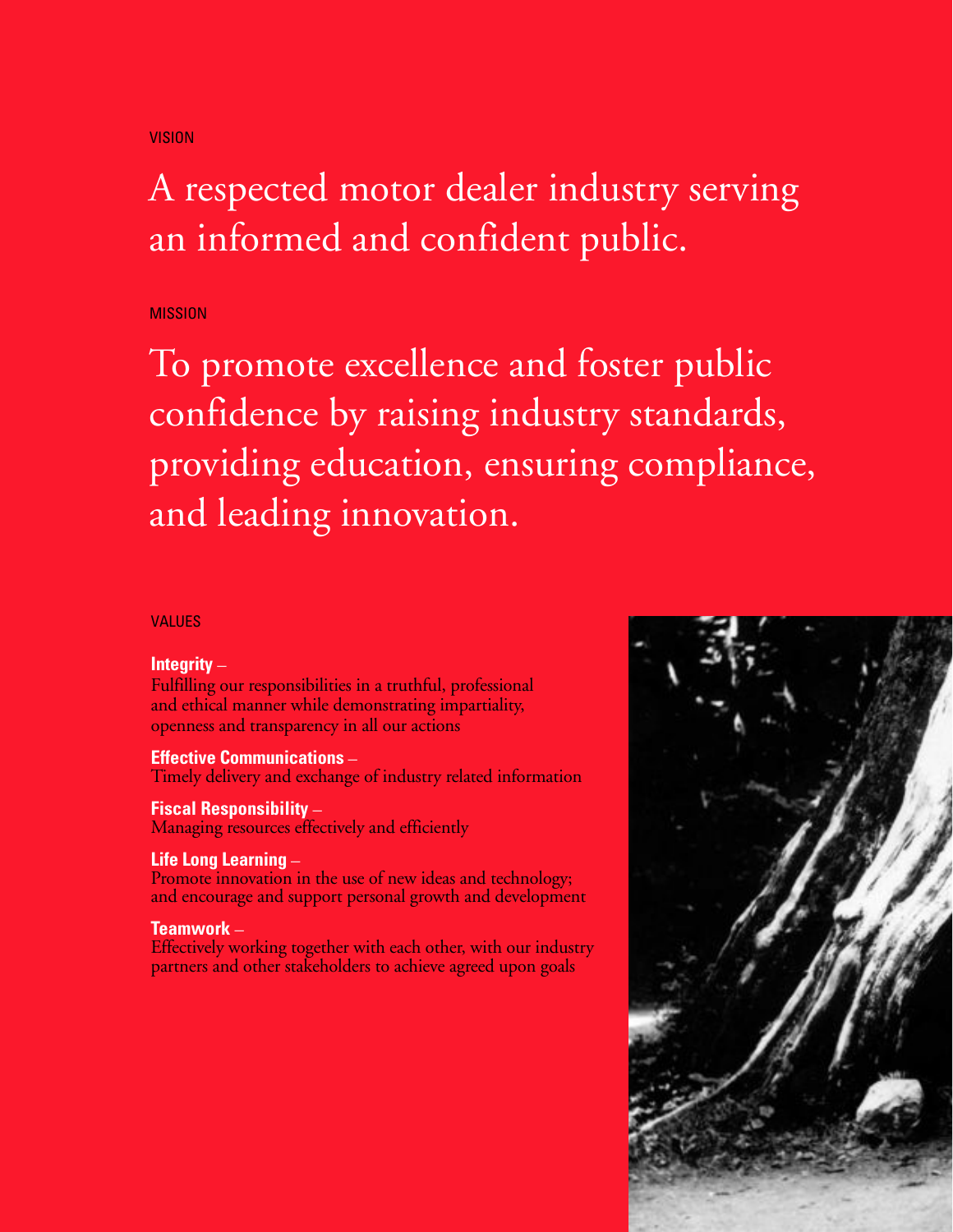

## A capsule history

Dealers of automobiles, trucks, recreation vehicles and motorcycles in B.C. have been historically licensed under the Motor Dealer Act and the Motor Dealer Licensing Act before it, including periodic inspections of dealerships and the investigation of complaints. Recent years have also evolved a compensation fund, supervised by an independent Board, which allows consumers who purchase new or used motor vehicles or extended warranties, through a licensed dealer, to make a claim up to \$20,000. The loss must be the result of a motor dealer failure, dishonest conduct or failure of the dealer to provide clear title.

Modern experience in other jurisdictions and other professions led both motor dealer industry leaders and consumer groups to believe that an independent agency could do a more thorough job of regulating the motor dealer marketplace. The precursor to today's MDC was a voluntary, nonprofit society established in 1999, the Motor Dealer Standards Association (MDSA), representing the Automotive Retailers Association, the New Car Dealers Association of B.C., and the Recreation Vehicle Dealers Association of B.C. Instrumental in the planning were contributions from the Better Business Bureau and the British Columbia Automobile Association, which led to ensuring that the resulting Board of Directors also included qualified and respected "public-at-large" appointments, to represent the general public.

The MDSA approached government with the concept of today's Council. This was consistent with the British Columbia government's strategy to create agencies with "delegated administrative authority." Government retains its ultimate oversight, but delegates the administration of legislation and regulation, as well as responsibility for compliance, enforcement, licensing, education and consumer protection.

The Motor Dealer Council of British Columbia (MDC) formally began business on April 1, 2004.



#### KEY RESULTS & OBJECTIVES

Key Results are clear high-level descriptions of the outcomes that MDC is working to achieve. They are the noticeable and measurable achievements expected from the organization over the next five to ten years. They clarify direction, address major issues and help to focus priorities. There are six key objectives:

- We are one of Canada's most respected independent regulatory agencies.
- British Columbia's consumers have greatly improved confidence in the motor dealer industry.
- MDC is a valued partner in developing the industry.
- Our activities continue to foster a high level of integrity with both consumers and industry.
- We develop world class learning programs and products.
- We are financially responsible and innovative.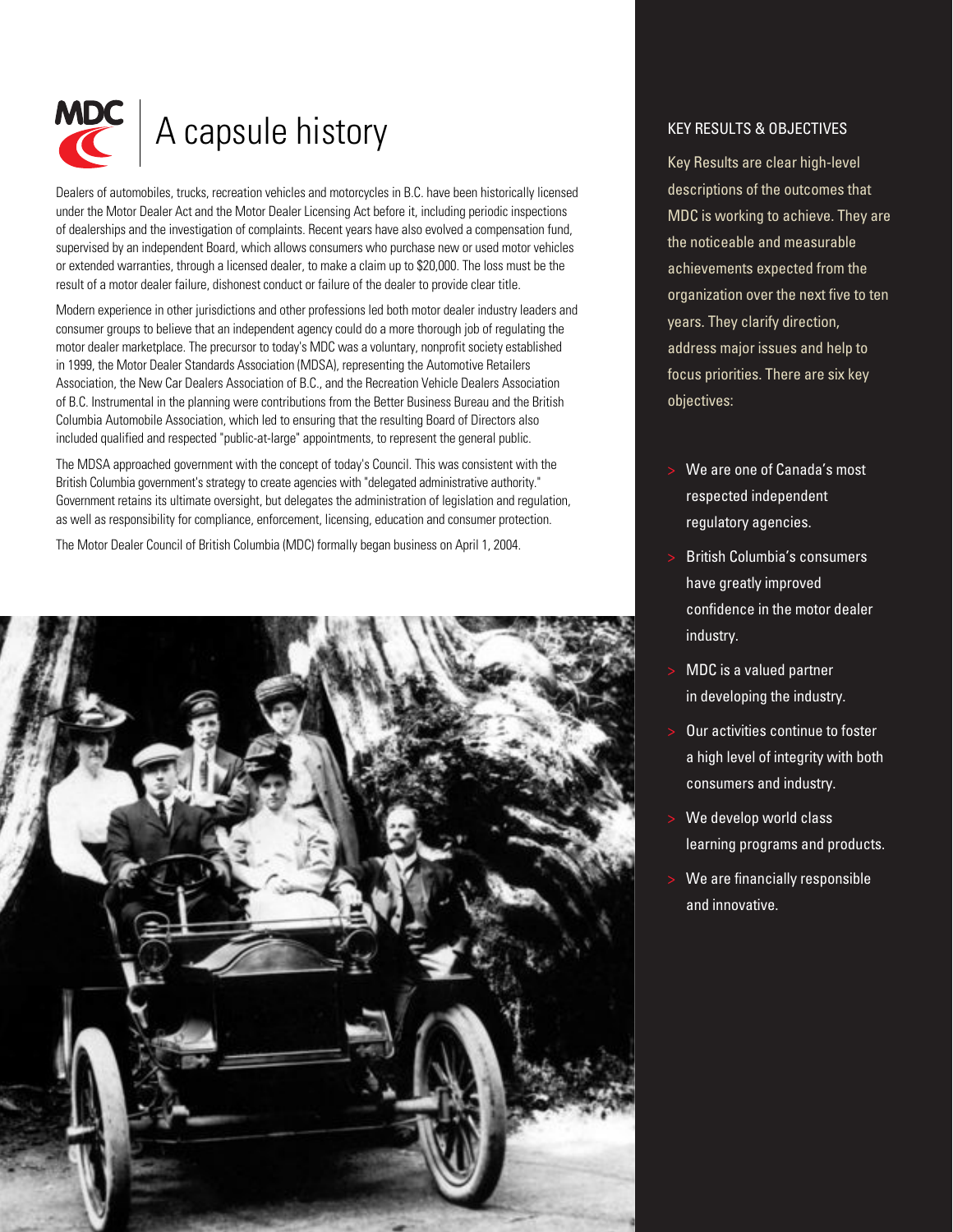Hon. John Les Minister of Public Safety and Solicitor General Victoria, BC

#### Dear Minister:

On behalf of the Board of Directors, the Registrar, the management and staff of the Motor Dealer Council of British Columbia, it is a privilege for me to present the annual report for the year ending March 31, 2006, its second year of operation.

In 2004, responding to appeals from industry and the public, government created this independent agency to regulate, educate, enforce motor dealer industry standards and to serve consumer interests. Our Board of Directors, consisting of individuals from both inside and outside of the industry, is a reflection of this objective.

In our first annual report we provided a historical framework for this work, and a detailed report of our founding. What follows here will outline a year of progress on all fronts and strategic planning to effectively address new objectives as we go forward.

Sincerely yours.

Maturain

Robert J. Stewart Chair, Motor Dealer Council of British Columbia.

![](_page_3_Picture_9.jpeg)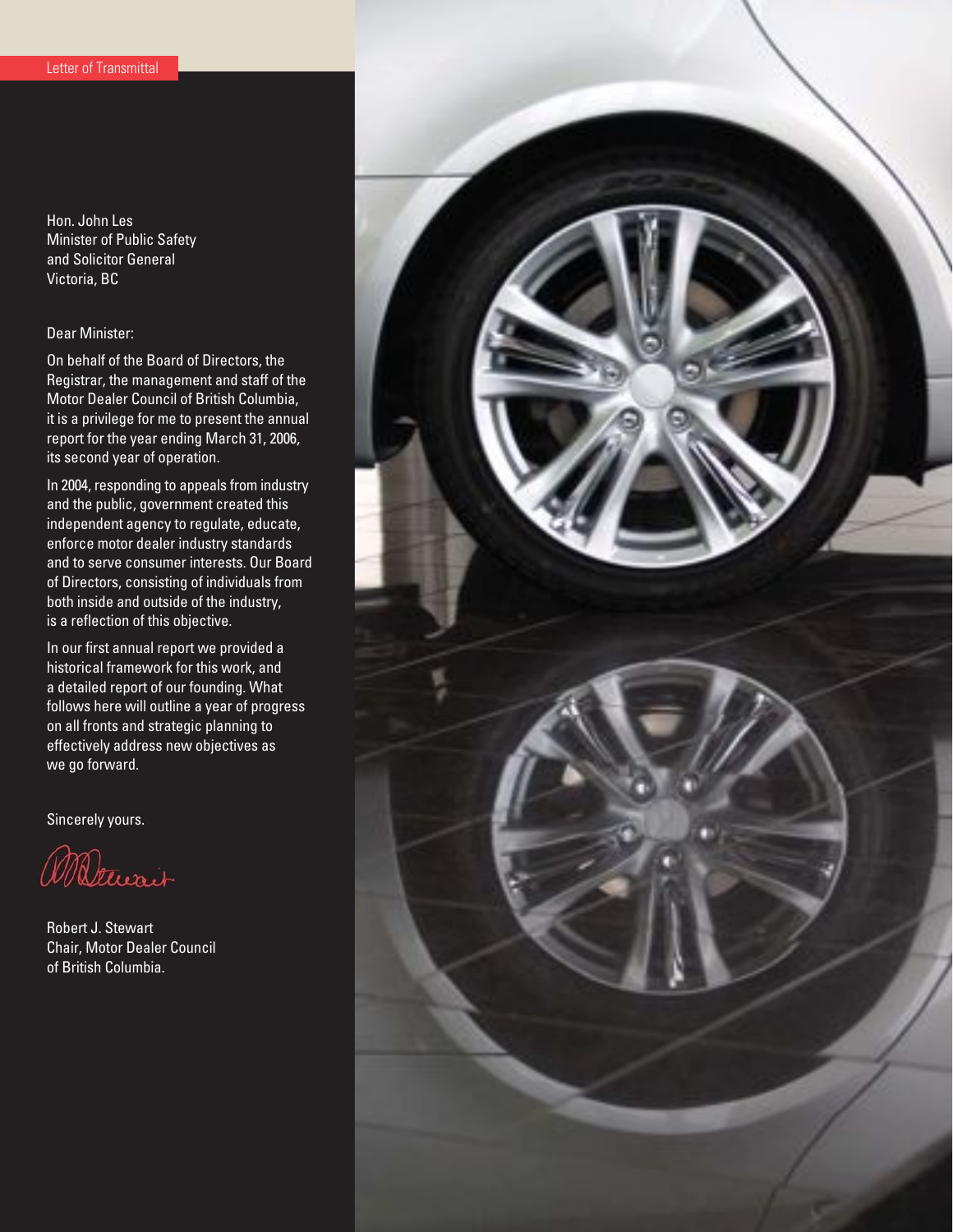# A **Professional** Industry

The word "professional" implies expertise, integrity, the adherence to principles and accepted standards of behaviour.

The best of our motor dealers - possibly even a majority are model corporate citizens. Far too many, however, remain substandard and a considerable number are sufficiently offensive as to tarnish the image of an industry which has an annual economic impact of \$10 billion in the province.

The first MDC annual report - a year ago - chronicled the establishment of this new agency on April 1, 2004, and the formation of policies, programs and services. Industry and government had understood from the outset that far greater resources would be required as programs and services evolved. We were proud of what was achieved in the inaugural year but overwhelmed by the magnitude of the assignment.

As a Board of Directors, it is impossible for us to overstate our gratitude and respect for the competence, diligence and determination of the management and staff - a small full-time team of about 20 people. They supervise the licensing, inspection and enforcement of 1,700 motor dealers and their 8,000 salespeople, most of whom had to be processed through a two-day certification course. They also provided direction and support to major initiatives such as a review of legislation, advertising guidelines, disciplinary proceedings, communications and media relations.

If one word could summarize the fiscal year covered by this report, the word would be PLANNING. The process began with a Board of Directors retreat in the Fall of 2005, and was followed by similar workshops among management, staff and stakeholders. By early 2006, a plan had evolved, and consultation took place with industry, government and consumer agencies. MDC would grow to 35 full-time equivalent positions and the annual budget would increase to \$3.8 million from \$2.4 million, still a small number in the face of the annual commerce being supervised.

The Board was determined to make MDC licensing and service fees more equitable. The larger new car dealers would pay more. Licensing of salespeople, which had grown to cover 47 per cent of the budget, would be reduced to 28 per cent of the total revenue. Since the Lower Mainland caused a dramatically disproportionate amount of enforcement problems, a flat fee surcharge would be assessed on all dealers in the region.

The report that follows outlines an eventful year and takes a look ahead. There is nothing on the business agenda so important as the review of legislation conducted during the past two years, a multi-stakeholder initiative chaired by Director Gary Cowell. For the first time in 25 years all the statutes and regulations impacting dealers have been analyzed, with a view toward minimizing complexity and confusion, and putting all retail vehicle sales in B.C. on an even keel - having everybody play by the same rules. A request for action on many fronts will soon be presented to government.

One of the greatest demands from licensed dealers since the founding of MDC has been to put illegal vendors out of business. This means the so-called "curbers," those who masquerade as financiers, wholesalers, importers, collection agents or merely "private citizens" selling their own cars, but who are really unlicensed dealers. Private sales represent one third of all used vehicle transactions in the province each year, and many of these are simply individuals selling their own car, motorcycle or recreation vehicle, but those who do it as a business are breaking the law. The MDC goal is to have these offenders obtain a dealer licence or to remove them from the marketplace.

![](_page_4_Picture_10.jpeg)

It is an inspiration to work closely with our President and Registrar, Ken Smith, who advocates professional development and public education with passion, a belief that this will do more to clean up the industry and improve its image than overzealous enforcement. Media headlines this past year demonstrate MDC's determination to discipline offenders, but the primary objective is compliance, helping the industry achieve greater public respect and profitability, if not prosperity.

Robert J. Stewart

––––––––––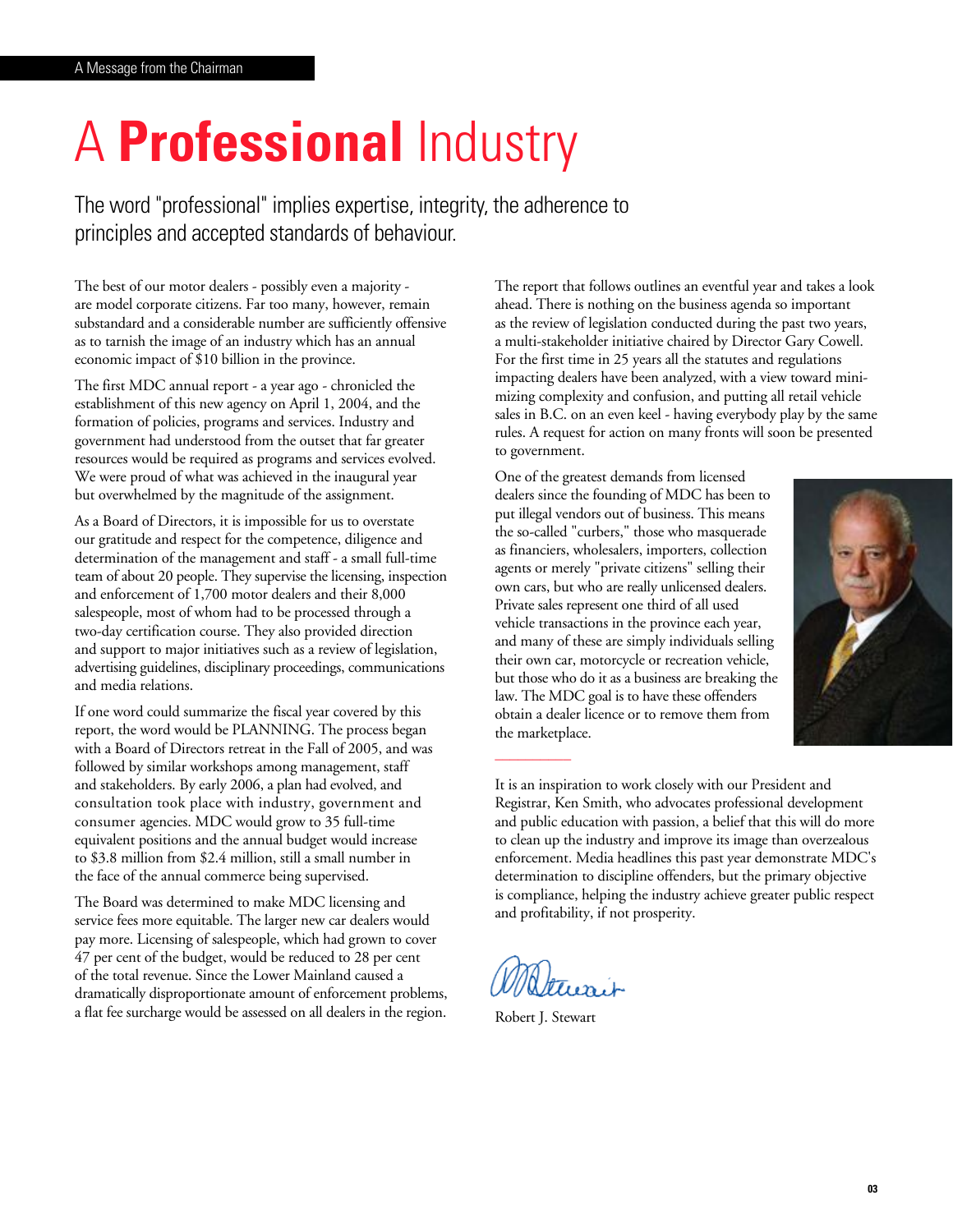# **Great Challenges** & Great Teams

At some point during our first year of operation, as programs, policies and procedures took shape, there was an awakening among responsible dealers that this new agency meant business.

![](_page_5_Picture_3.jpeg)

#### Ken Smith

A lawyer, mediator, educator, a past-chief executive officer of a Crown Corporation and the developer of an internationally recognized program in leadership and organizational development, Ken Smith was appointed to direct the new Motor Dealer Council of B.C., prior to the start of business on April 1, 2004.

Prior to the establishment of the independent MDC, government support for motor dealer regulations had declined. Rules were established, but lack of resources for inspection and enforcement created a culture among motor dealers that the consequences for noncompliance - or total disregard of the regulations would be minimal.

Media headlines this past year about MDC enforcement activities - fines, administrative assessments, imposed receiverships, licence suspensions and licence cancellations - along with multifaceted communications, generated a tsunami response for the small MDC staff team. Thousands called for information, visited the web site, urgently tried to correct licensing negligence and reported dealers and curbers in their area whom they believed were violating statutes and regulations. This impacted our small staff team, all of whom did their best to answer incoming calls but were unable to keep up with the vast demand on their services.

Through most of the past fiscal year, each of our investigators carried about 70 active files at any given time, in addition to the responsibility of routinely inspecting licensed dealerships in their area.

This was the challenge, and our team an outstanding Board of Directors, management and staff - answered the call. We remain grateful to all of our stakeholders for their support and patience and, most notably, the Automotive Retailers Association of B.C., New Car Dealers Association of B.C., and the Recreation Vehicle Dealers Association of B.C.

Planning began with the Board but also involved management, staff, stakeholders and consultation with the minister of government to whom we report, Hon. John Les, Minister of Public Safety and Solicitor-General. The licence fee structure was adjusted to provide additional revenue and to address inequities. Resources will be available to improve service in all areas and to create valuable new programs.

Our 2005-2006 year was focused upon the creation of increased capacity.

Two vexing issues that continue to concern us are:

#### > **Identity** -

Many fail to understand that MDC is independent of government, and, conversely, others believe that this represents industry "self-governance." Government retains legislative authority, but has vested the administration and management of the Motor Dealer Act and related statutes as they apply to motor dealer activity, with this agency. Our Board of Directors consists of prominent individuals from both outside and within the motor dealer industry.

![](_page_5_Picture_16.jpeg)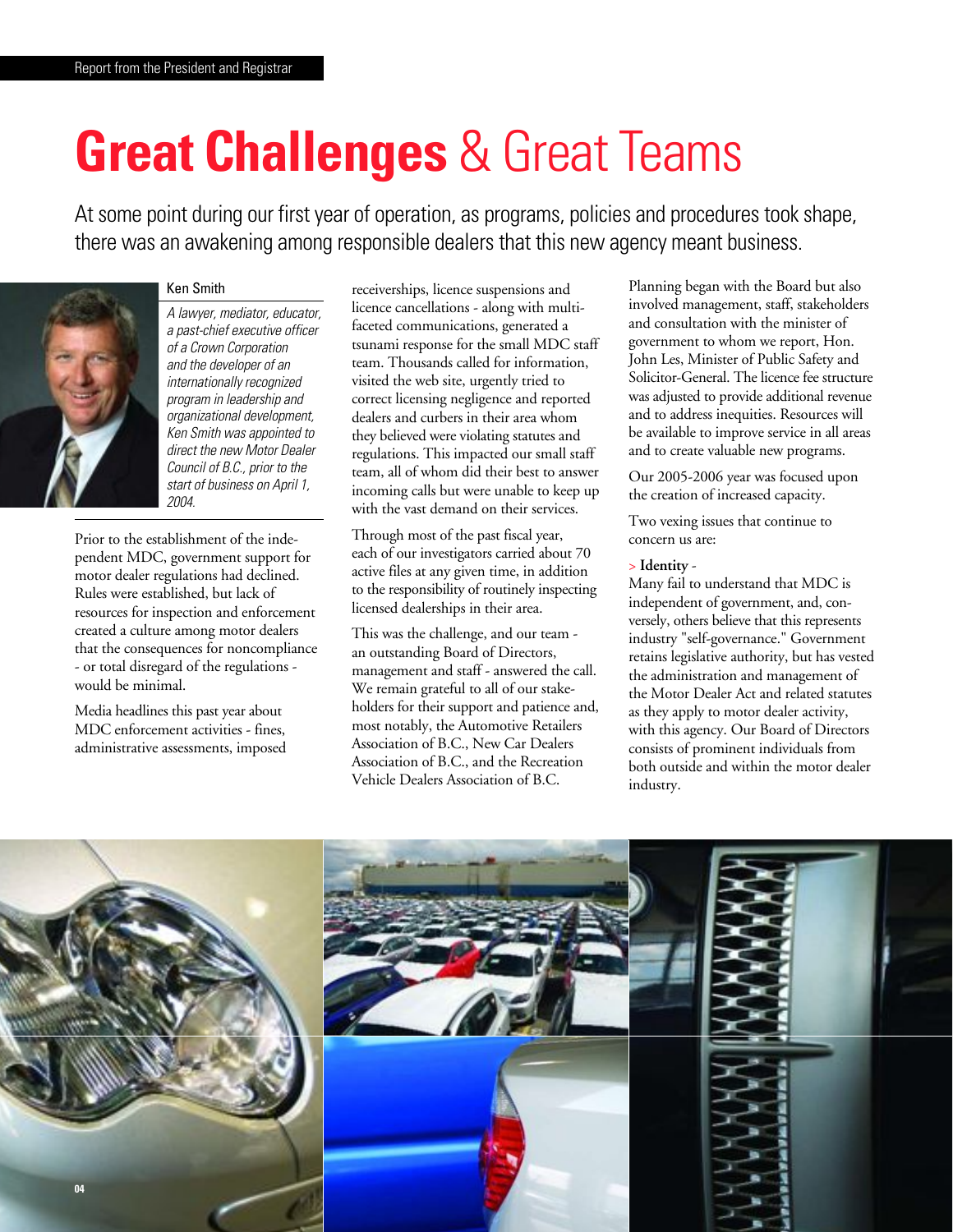#### **> Licensing Compliance** -

It has been estimated that as many as 1,000 unlicensed salespeople have been working for licensed dealers since before June 1, 2004. This is far more than mere negligence. At best it is an irresponsible "catch me if you can" attitude and, at worst, it is deliberate deception and an injustice to those who have complied with the new legislation. A high priority for the new fiscal year will be identifying these people and their employers and assessing the appropriate penalties to both parties for noncompliance.

#### Legislation Review

A two-year review of all legislation and regulations with respect to the sale of motor vehicles - the most comprehensive analysis of statutes in at least a quarter century - was completed and released. The 42-page discussion paper attracted province-wide media attention and feedback is now being obtained prior to requesting - from government - specific changes to statutes and regulations.

MDC's Legislation Review Committee, chaired by Gary Cowell, had representatives from industry, the public-at-large, ICBC, Autoplan agents and the British Columbia Automobile Association. At the outset of the review process a total of 15 organizations, representing both consumers and industry, were asked to make submissions.

The majority of recommendations concern uncontroversial updates of definitions, language and terminology to more accurately reflect modern realities and business practices.

Important proposals include:

- > Ensuring that all wholesalers, brokers, auctioneers, importers, exporters, bailiffs, financiers, collection agents and manufacturers who sell motor vehicles are to be licensed.
- > Clarifying the definitions of campers, tent trailers and horse trailers to insure that all appropriate dealers are included as businesses requiring a dealer licence.
- Increasing the ceiling on claims to the Motor Dealer Customer Compensation Fund to \$50,000 from the present \$20,000. Other changes clarify and expand what is covered, and lengthen the period in which to make claims. There is also the addition of an optional dispute resolution process.
- > Improved language to ensure that motor dealers comply with "every advertisement or written representation."
- > Ensuring that financial agents and lenders not "licensed under a federal or provincial statute," must be licensed under the Motor Dealer Act if they participate in vehicle sales.
- > Anyone engaged in consignment sales should be required to post securities, such as letters of credit, in the amount of \$75,000 for recreation vehicle dealers and \$20,000 for auto dealers.

> Dealers are currently required to disclose ("to the best of their knowledge and belief") whether a vehicle for sale has sustained damage requiring repairs costing 20 per cent of the asking price for new vehicles, or \$2,000 for all used vehicles. It is proposed that this latter amount be increased to \$5,000, better reflecting current market values.

#### **Communications**

A major thrust during 2005-2006 was to elevate the profile of MDC and its programs.

- > Regular "Bulletins" to dealers focused on the most important issues.
- > The first annual report, professionally produced and released in October, 2005, was used successfully for the entire year as an information resource.
- > News releases conveyed province-wide, frequently gained widespread attention in all media: daily and community newspapers, radio and television. Three of MDC's releases became the most widely distributed of the week in which they were dispatched, according to records kept by Canada Newswire, which handles the vast majority of all Canadian corporate news dissemination.

![](_page_6_Picture_19.jpeg)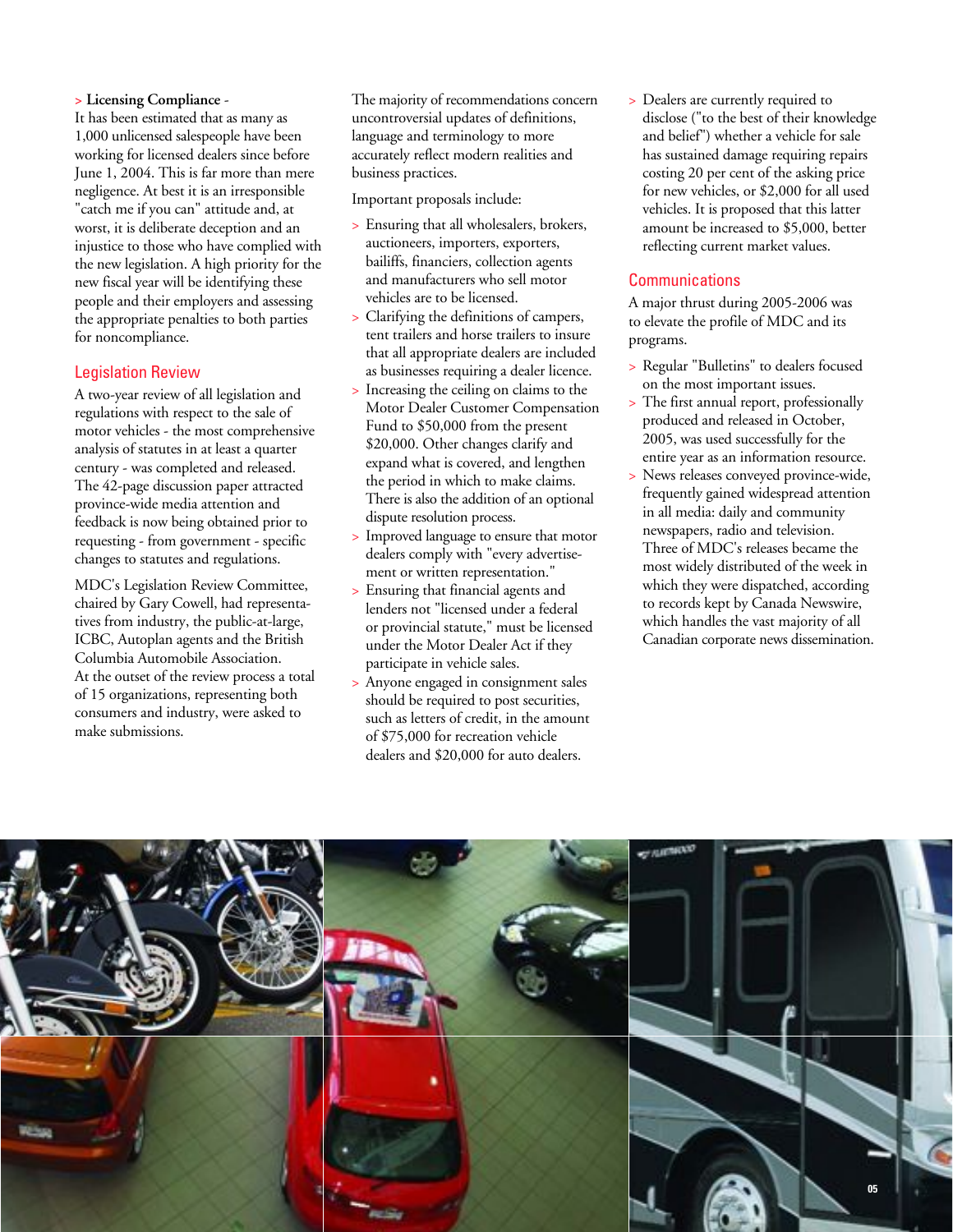- > The Registrar and other members of the management team have appeared on regional and national television, and have been widely quoted in other media.
- > The dynamic MDC web site continues to grow, a resource that serves multiple purposes for both the industry and the public. In addition to detailed outlines of all statutes, regulations, MDC services and programs, and consumer advice, the web site facilitates on-line licence renewals for salespeople. All bulletins, news releases and important publications can also be found there.

#### **MDC Web Site Statistics - fiscal year**

| <b>Total Visits</b>                     | 99,846  |
|-----------------------------------------|---------|
| <b>Total Pages Viewed</b>               | 384,931 |
| TOP 5 PDF DOWNLOADS                     |         |
| – Bulletins                             | 11,531  |
| – News Releases                         | 10,108  |
| - Motor Dealer Directives/              |         |
| Guidelines                              | 4,129   |
| - Certification Course                  |         |
| <b>Registration Form</b>                | 2,922   |
| - Salesperson Licence Application 2,836 |         |
| TOP 5 ENTRY PAGES (after the home page) |         |
| – Bulletins                             | 8,005   |
| - Consumer Buying Tips                  | 7,989   |
| - Board Member bios                     | 3,772   |
| – News Releases                         | 2,234   |
| - Customer Compensation Fund            | 1,505   |

Headline-achieving news releases about enforcement action by the Registrar is a mixed blessing. Sharp action against those who offend serves also as a warning to everyone in the industry, a far less expensive way to get a message across than either counselling or enforcement. On the other hand, these negative stories perpetuate the unfortunate image of the industry, a constant state where a small number of offenders discredit the vast majority who do things properly. Positive profiles in media are only rarely thought to be newsworthy, and then only if there is a unique human interest angle or a conspicuous success thought to be inspirational.

The professional education and consumer awareness challenge within the MDC mandate could consume limitless resources. Other areas of social advertising such as seat-belt compliance, impaired driving, anti-smoking and many health issues, have had the benefit of multiple-millions of dollars of advertising value. Strategies are currently evolving to significantly enhance MDC effectiveness in industry and public education.

#### Finance and Administration

![](_page_7_Picture_7.jpeg)

Diana Den Duyf Director of Finance and **Operations** 

Diana Den Duyf, who assumed the formidable task in 2004 of setting up MDC operations, is a 20-year veteran of the newspaper business,

the last 10 of which as Regional Business Manager overseeing finance, human resources and business systems for three publications.

Despite exceptional service and development pressure, MDC's second fiscal year achieved a surplus of revenues over expenditures of \$185,000. Financial statements continue to show an accumulated net deficit (which is carried forward from last year) as a result of accounting methodology we have chosen with respect to unearned licence fee revenues - as these fees are recorded into the period in which they are earned. Fiscal surpluses during the next four or five years are expected to reduce the deficit to zero. A long-term goal is to eliminate this deficit and to build a contingency fund equal to 25 per cent of the annual operating budget.

The dominant theme of business administration during early 2006 was a blueprint for new programs and the anticipation of growth and all of its practical considerations: recruitment of personnel (almost doubling from 20 to 35), office space, equipment and related infrastructure.

![](_page_7_Picture_13.jpeg)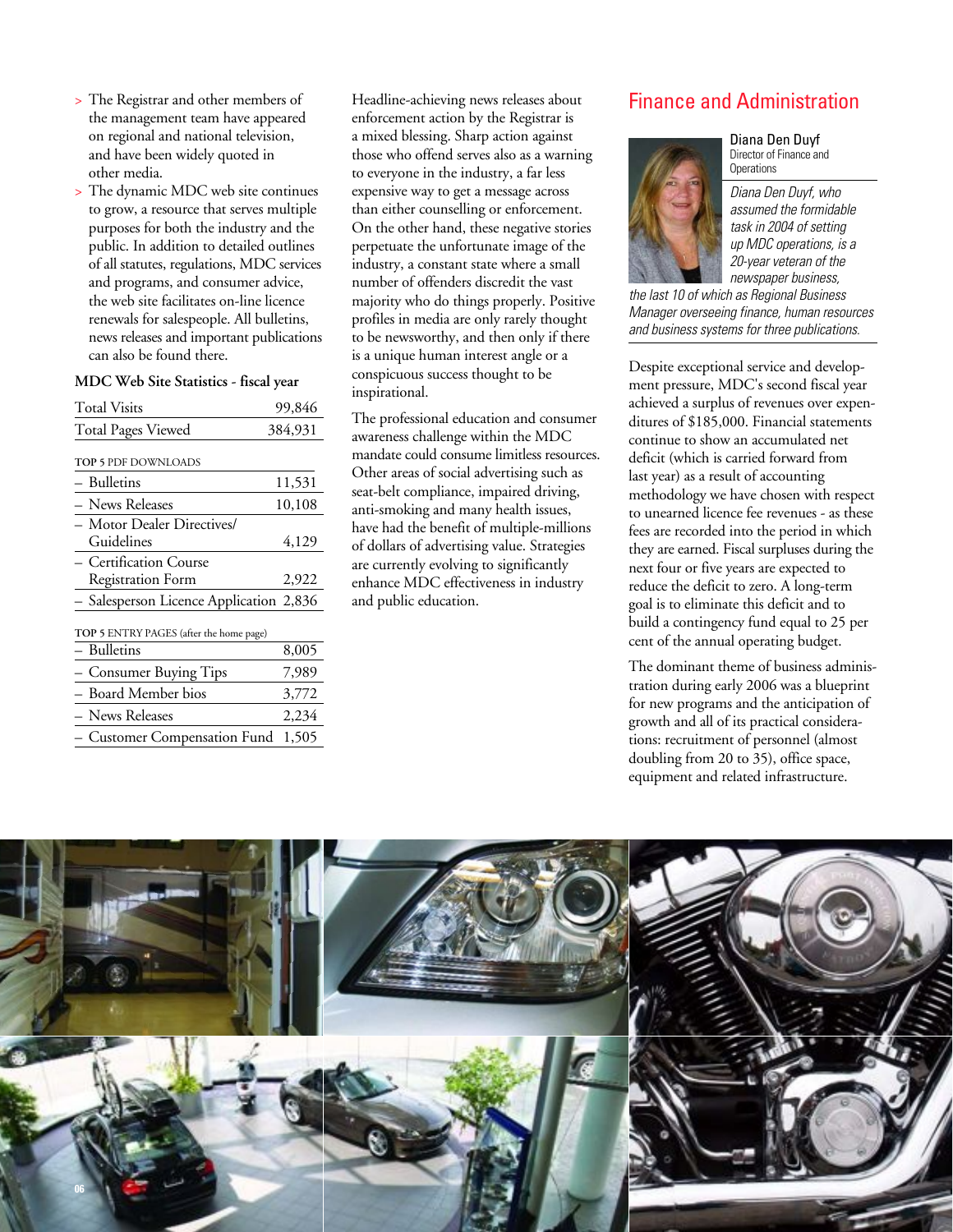Other business highlights of 2005-2006 were:

> **Information Technology** -

the implementation of OASIS software for licensing systems has been a year-long challenge. The web based software also records and manages information related to dealer and salesperson licensing, including online renewals for salespeople, investigations, consumer enquiries, hearings and the Motor Dealer Customer Compensation Fund.

> **GST** - In 2004 the MDC requested a ruling from Canada Customs and Revenue Agency (CCRA) to determine if fees that were charged by the Council were in fact subject to GST. In October 2005 we received the requested ruling. CCRA determined that GST should not be collected on the registration and license fees charged pursuant to the Motor Dealer Act (MDA) because they are exempt supplies. Unfortunately, they further ruled that the MDC is not entitled to claim input tax credits on expenses related to the administration of the MDA.

#### Services to Consumers

Direct service to consumers will be an increased priority of MDC as programs evolve and mature. The busy consumer service line and the web site have handled thousands of inquiries. From these sources, complaints have lead to investigations and disciplinary proceedings.

Future consumer service initiatives include:

#### **> Dispute Resolution Service** -

A program will be designed for voluntary mediation and arbitration between dealers and consumers. Similar programs in other industries require each party to sign an agreement in advance to abide by the arbitrator's ruling. Two Dispute Resolution Officers will be hired. It is hoped that this added service for consumers will remove the discomfort of Small Claims Court proceedings for both dealers and consumers.

A new program planned for the new fiscal year will significantly advance MDC's services to consumers:

#### **> Carproof Verified BC** -

Extensive planning took place for the launch of CarProof Verified BC, a partnership between the B.C. industry and a Canadian company that has built a network to provide the most comprehensive, accurate and timely used vehicle history report available in North America today. MDC will receive a small portion of every CarProof search initiated by either dealers or consumers in the province, and MDC will be the only place where the B.C. search can be ordered by phone, with reports subsequently dispatched by mail or fax. The CarProof Verified BC report will provide comprehensive vehicle history including prior registrations, status changes, insured crash repairs, verified odometer readings, and any current liens from all across Canada and the United States. It does not provide private information such as prior vehicle ownership.

### Licensing and Professional Development

#### Earl Manning

Director of Licensing and Professional Development

Following an early career representing the Canadian recreation vehicle industry in government and media relations, industry development and public events,

Earl Manning subsequently provided similar services to other industry organizations. While completing his Masters in Business Administration he was recruited by motor dealers to help found the Motor Dealer Standards Association in 1999. His considerable expertise and experience ensured a seamless transition to the new Council in 2004.

MDC's personnel and licensing systems were overwhelmed throughout the year, attempting each day to reduce the backlog, rather than expeditiously processing new applications. Improvements as the year progressed were gradual. Fixing this problem became a high priority for the fiscal year now in progress and additional resources should soon help MDC achieve more acceptable levels of service.

Professional development is at the core of the MDC mandate: codes of conduct, standards, training, researching best practices elsewhere and helping to inspire consumer confidence in licensed dealers and personnel. All salespeople and dealer office staff who have customer contact

![](_page_8_Picture_19.jpeg)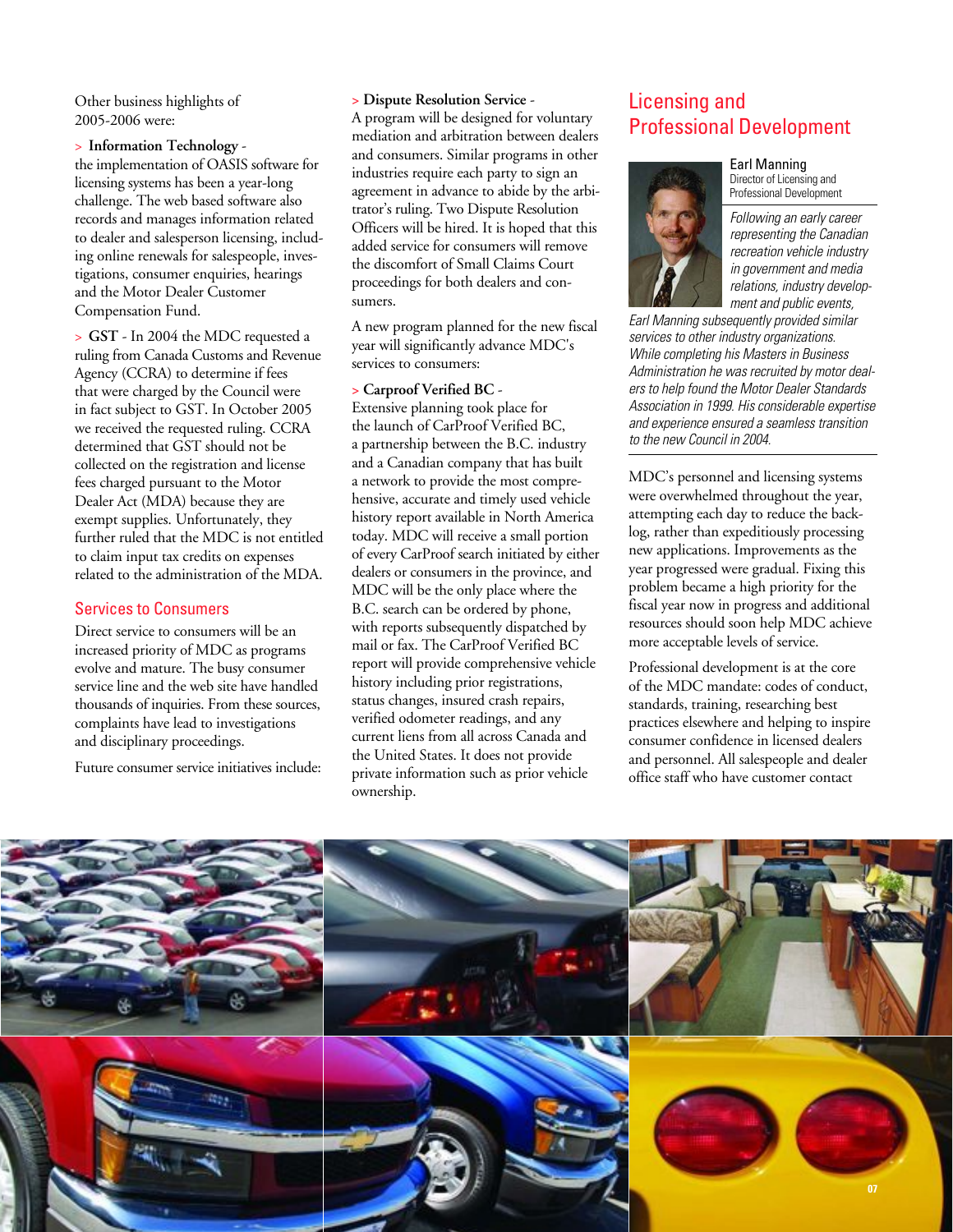are required to be licensed. Dealers must ensure that all such personnel have a valid license, but systematic inspections and payroll audits are discovering widespread neglect in this area, a situation that can lead to fines, administrative penalties and the requirement of backdated fees to either June 1, 2004 or the employee's first date of work in the industry.

An enforcement challenge is to deal with dealers and salespeople who ignore licensing requirements, but what is increasingly satisfying is that the industry is becoming far more aware and systematic about compliance. Over 1,500 salespeople effortlessly renewed their licences online during the past year, 500 of them also enjoying a discount for renewing for a two-year period.

In addition to licence renewals during the past year, 1,500 new salesperson applications were processed (complete with criminal record checks) and 230 new dealer applications. The new dealer licences are complex, involving inspections, financial criteria and background information about dealer principals.

A persistent problem continues to be offsite sales, dealerships and their salespeople who create special events at locations other than the licensed premises. The regulations require each location to be licensed. Special permits are required for off-site sales and MDC methodology has evolved during the past year to accommodate salespeople who can work at more than one location and dealers who wish to host off-site sales events.

All new salesperson applicants must complete a two-day certification course at a cost of \$420. The licence fee is \$195 for the first year and \$150 for each subsequent year.

#### **Dealer Licensing and Salesperson Statistics**

(April 1, 2005 to March 31, 2006, unless otherwise noted)

| Dealers in B.C.              | 1,700 |
|------------------------------|-------|
| New Dealer                   |       |
| Applications processed       | 230   |
|                              |       |
| New Salesperson              |       |
| Applications processed       | 1,520 |
| People completing the        |       |
| certification course         | 1,120 |
| Total people completing      |       |
| certification course to date | 8,206 |
| Total salespeople currently  |       |
| holding a valid SP licence * | 5,543 |
| Total dealer licences        |       |
| currently issued *           | 1.611 |
|                              |       |

NOTE \* (summer 2006 totals)

#### The MDC Certified Sales Professional (CSP) Training and Certification Course

This program was formerly known as the MDSA Training and Certification Course, founded in 2001 by the voluntary agency that preceded MDC. Educators from New Westminster's Douglas College and Okanagan College in Kelowna have played a major role in delivering the curriculum throughout the province. Until this past year, the colleges also managed course registration. In December 2005 the MDC moved all course registration activities in-house, thereby providing a more convenient and efficient process for salespeople in conjunction with their licensing requirements.

Between 2001 and 2004, over 3,600 people had successfully completed the course. But the program was voluntary. These individuals did not have to take the course again after the advent of MDC in 2004, but it became obligatory for everybody else, including dealer principals who have any direct consumer contact or direct the sales activities within their dealership.

Feedback has been universally encouraging, particularly from industry veterans who have an opportunity to revisit and reflect upon the best practices of the business, update themselves on new regulations and procedures, and share their expertise with new people who may be in the same class.

During 2004 and early 2005, the courses were dominated by industry veterans - 95 per cent or more - but that had changed by 2006. The turnover in the industry is such that over half of each class now consists of people who are new to the industry. Courses continue to be held as required throughout the province.

Course curriculum is regularly updated. The key elements of the program are as follows:

![](_page_9_Picture_16.jpeg)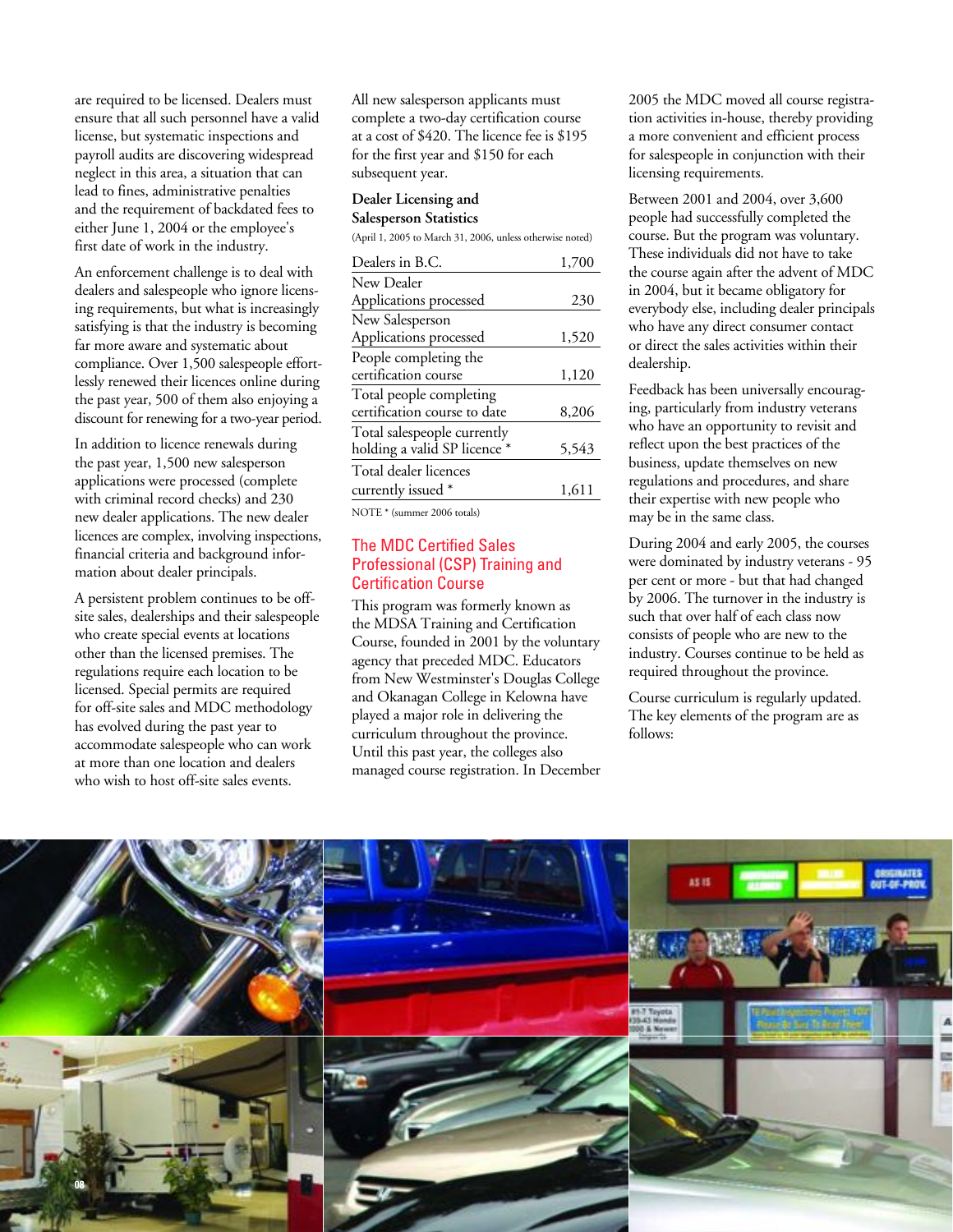#### **Professionalism**

- Respecting differences
- Demonstrating professionalism
- Refraining from criticism
- Providing customer satisfaction
- Listening
- Dealing with your emotions
- Dealing with other people's emotions
- Consulting in sales

#### **Legal Requirements of the Profession**

- Relevant legislation
- Contract law
- Accountability
- Industry documentation
- Advertising parameters
- Educating customers
- Dealership liability
- Defining customers' needs

#### **Dealership Operations**

- Value of customer satisfaction
- Teamwork
- Dealership responsibilities
- Employer/employee loyalty
- Seeking help
- Cost of doing business
- Dealership compensation packages

#### **Consumer Perceptions**

- Customer expectations
- Dealing with a licensed dealer
- Empathy
- Diplomacy
- Managing conflict
- Motor Dealer Council (MDC)

### Inspections, Investigations and Compliance

#### Eray Karabilgin Director of Regulatory Services

![](_page_10_Picture_35.jpeg)

A lawyer by education, Eray Karabilgin is one of Canada's most experienced and knowledgeable professionals in the field of consumer protection legislation. Following four

years with the Workers' Compensation Board of Alberta in the claims department, he began a 25-year career with the Government of British Columbia, first as an Administrative Tribunal for the Office of the Rentalsman, and subsequently served four Registrars of Motor Dealers in the capacity of Senior Investigator.

MDC's objective - through education, inspections and investigations - is to achieve full compliance of the industry with the governing rules and regulations. An ambition is to eventually be able to inspect every licensed dealership in the province once each year. During 2005- 2006, the MDC inspectors conducted 876 motor dealer inspections, including new licensees and changes of address, which represents a significant increase over the first year.

These same inspectors also investigate both routine complaints from consumers and other dealers, and more serious matters. Each of them, during the past year, was routinely responsible for an average

of 70 active investigation files at any given time, considerably beyond what would be an acceptable case load.

The investigators, for most in the industry, are the "faces" of MDC. These are the people who are in daily contact with dealers and salespeople within their respective territories and, wherever possible, strive to be seen as partners in building a more successful, respected industry serving an informed and confident public.

MDC works with the best in the industry to help them get better, and to reduce the number of those who distort the market by using unacceptable business practices. Consumers must be assured that they are basing their decisions upon the truth, whether it is advertising, price, disclosure of a vehicle's history or any other promises made.

MDC's "progressive enforcement" starts with routine inspections and a discussion with the dealer about any matters that need to be improved. In cases where a licensee exhibits total disregard for the governing rules and regulations and it becomes evident that further attempts to achieve compliance would be fruitless, the matter escalates to an investigation. Once there is evidence that an offence has occurred, the investigator can choose from a variety of enforcement options: verbal warnings, warning letters, tickets, or

![](_page_10_Picture_44.jpeg)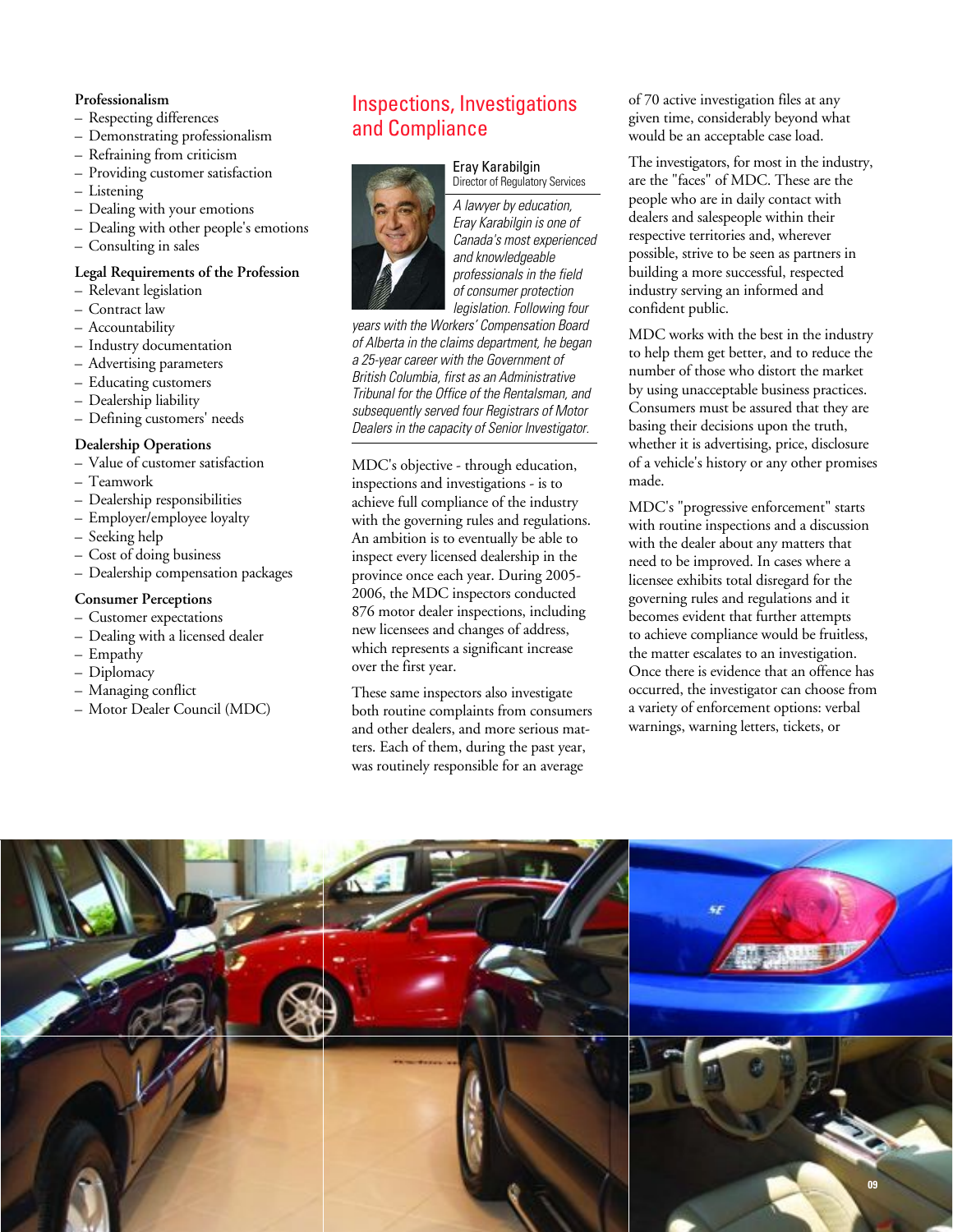ultimately a hearing before the Registrar. The Registrar has the authority to suspend or cancel licences and/or impose administrative penalties under the Motor Dealer Act and/or the Business Practices and Consumer Protection Act. Maximum administrative penalties under the legislation can be as high as \$50,000. If the contravention is very serious the case is presented to the Administrative Crown Counsel with a request to charge the offender.

Prior to the advent of MDC, the previous administration never chose to bring disciplinary action through the Supreme Court of B.C., as permitted under powerful sections of the Motor Dealer Act. Now, in cases where the Registrar's rulings are ignored, a "Compliance Order" may be sought from the Supreme Court. This form of action has been effective in several situations. Failure to comply with the Supreme Court would constitute a "contempt of court order" which is an offence under the Criminal Code of Canada.

Experience during the year continued to demonstrate that most of the non-compliance behaviour in the industry occurs in the Lower Mainland. The MDC statistics show that 80-85 per cent of all complaints received are generated by the Greater Vancouver area dealerships. In smaller communities everyone doing business is well-known, which increases the accountability for those who don't abide by the

rules. This disparity resulted in a MDC decision to impose a flat fee surcharge upon all dealers in the Lower Mainland for the fiscal year now in progress, to reduce the financial burden upon those who do business in areas less expensive to serve.

Experience has also noted that a disproportionate number of victims of deceptive acts or practices are single women, a challenge that will soon evolve into the MDC doing more in communications, education and enforcement strategies.

On a more positive note, MDC's long-awaited "advertising guidelines" were sent to dealers in November, 2005. Investigators report that not only have they heard many appreciative comments from dealers now able to see a concise, sensible outline of standards, but they are finding far fewer problematic ads.

#### **Inspection and enforcement statistics, April 1, 2005 to March 31, 2006**

- > 876 dealership inspections were done (including 115 new and 124 changes of address).
- > 7,073 calls were received by the enquiry officer (telephone, e-mail, fax, mail and walk-ins). On average there were 589 calls per month.
- > 40 tickets were issued.
- > 150 warning letters were sent, 72 of which were misleading advertising letters that were sent since the proclamation of the Advertising Guidelines in November 2005.
- > 21 verbal warnings were recorded since February 1, 2006.
- > 112 Motor Dealer hearings were held. Of those 15 resulted in licenses suspended, 10 licenses cancelled, 33 administrative fines and 54 were adjourned.
- > 24 Salesperson hearings were held. Of those 4 resulted in license suspensions, 3 licenses cancelled, 1 denied, 2 administrative fines and 14 were adjourned.
- > 2,882 incoming calls were received directly by the investigators (records kept since June 1, 2005).
- > 679 investigative files were opened, 501 were closed and there were 235 Compensation Fund files. On average there were 320 open investigative files per month.

#### Advertising Guidelines & Workshops

For the first time since 1982, a review of all legislation and ethical standards related to advertising, including both provincial and federal statutes, was completed late in 2005, achieving one consolidated "motor dealer advertising guidelines" publication. This document, posted to the MDC web site, was also distributed to all 1,700 dealer licensees and interested advertising media. Workshops - most frequently sold out - were held in various locations around the province commencing in January, 2006.

The guidelines strive to eliminate confusion resulting from various pieces

![](_page_11_Picture_19.jpeg)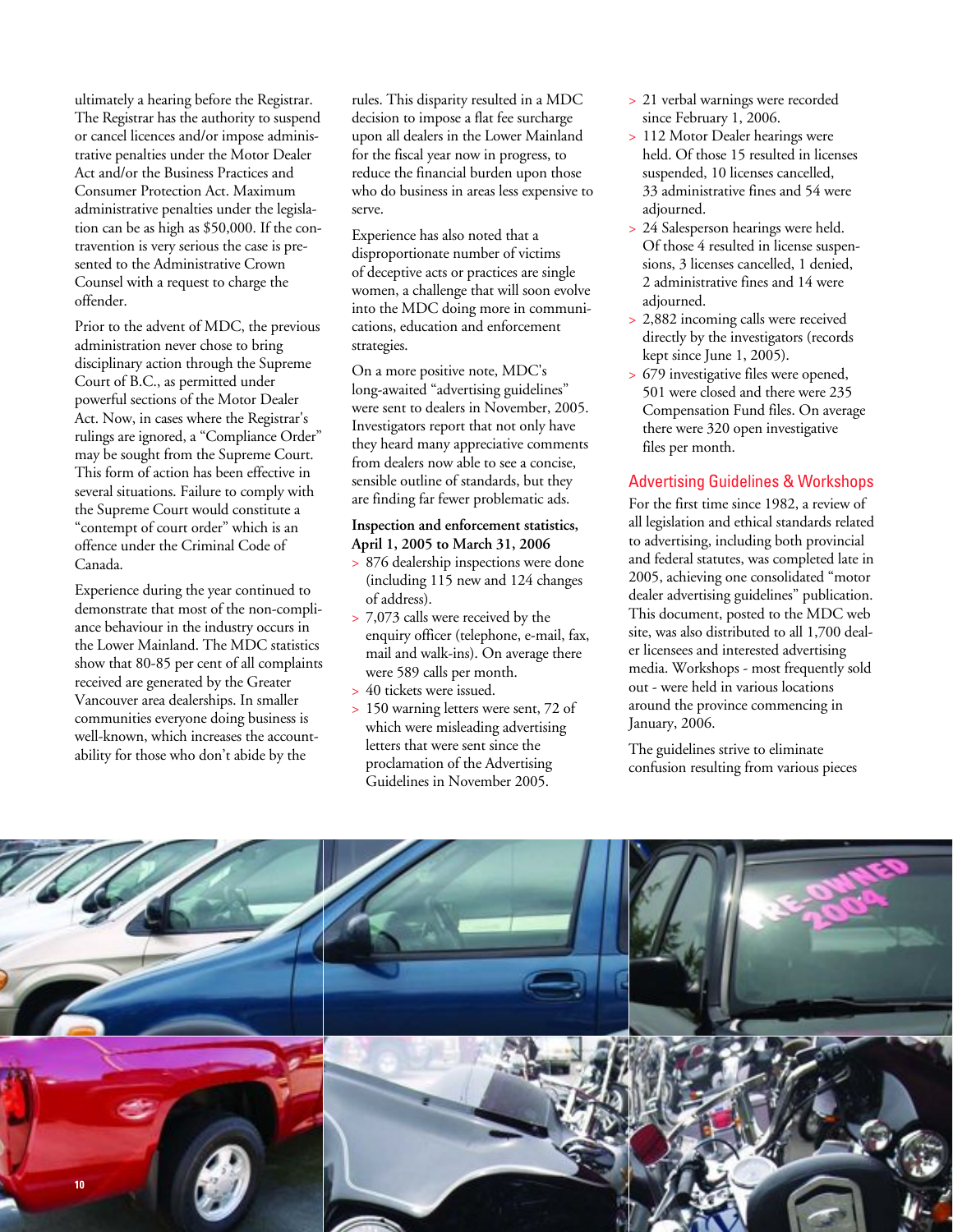of legislation, regulations and standards all of which have been in place for some time. Now they are in one consolidated package. While the focus of the workshops was advertising, the interactive agenda evolved from the participants, and invariably became a lively exchange about practices and standards within the industry. This experiential learning process involved small breakout groups discussing issues and samples of improper ads. The synergy between dealers, sales managers, salespeople, advertising media, industry associates and MDC management has been enriching.

After publication of the guidelines, the most frequent misunderstanding was the impression that MDC would be able to vet ads before publication. It was fundamental to the workshop process to explain that the content of an ad tells only part of the story. When the consumer arrives at a dealership, will they find what is advertised, as it was advertised? Will there be a bait and switch in operation? Will the fine print victimize the customer? We have worked with public agencies and the industry to help clarify the rules and ethical standards. Failing that, MDC will respond to complaints and investigate.

MDC has already seen a noted improvement in dealer advertising, but there are many who appear to be ignoring all efforts at reform. MDC investigators have issued a number of warning letters. Continued noncompliance will lead to escalated

enforcement actions by investigators and eventually hearings with the Registrar.

Common items of concern that continue to appear in ads include: incomplete information being provided about financing and leasing; failure to ensure that the "total price" is clearly and prominently provided for all vehicles advertised; false or misleading statements and incomplete vehicle details including failure to provide vehicle stock numbers.

### Motor Dealer Customer Compensation Fund

The Motor Dealer Customer Compensation Fund Board was established to provide protection to consumers who have suffered an eligible loss against a registered B.C. motor dealer as a result of a purchase of a new or used vehicle. Examples of eligible losses include: the failure to deliver a vehicle as contracted as a result of bankruptcy; failure of the motor dealer to provide clear title to a vehicle; or, a refusal by a dealer to forward the proceeds of sale for a consigned vehicle.

As an independent administrative tribunal, the Board has exclusive jurisdiction to hear and decide claims against the fund. A decision, ruling or order by the Board is final and conclusive and is not open to review in court, except on a question of law or jurisdiction.

The Board adheres to the principles of Natural Justice frequently called the Principles of Procedural Fairness. In the case of the Motor Dealer Customer Compensation Fund Board, the process of Natural Justice can be summarized as:

- > The duty to be fair
- > The duty to hear the other side
- > A rule against bias
- An exercise of unfettered discretion
- > The proper acquisition and exercise of jurisdiction.

In 2005-2006, the Motor Dealer Customer Compensation Fund Board held 7 meetings and adjudicated 90 claims: 47 were denied and 43 were approved for a total \$90,963.22. The submissions reviewed by the Board can be categorized as follows:

| Deposit issues         | 34 cases |
|------------------------|----------|
| Misrepresentations     | 29 cases |
| Odometer rollback      | 10 cases |
| Warranty issues        | 7 cases  |
| Unsafe Vehicle issues  | 5 cases  |
| Lien/encumbrances      | 2 cases  |
| Consignment issues     | 1 case   |
| <b>Stolen Vehicles</b> | 1 case   |
| <b>Rebuilt Status</b>  | 1 case   |
|                        |          |

![](_page_12_Picture_16.jpeg)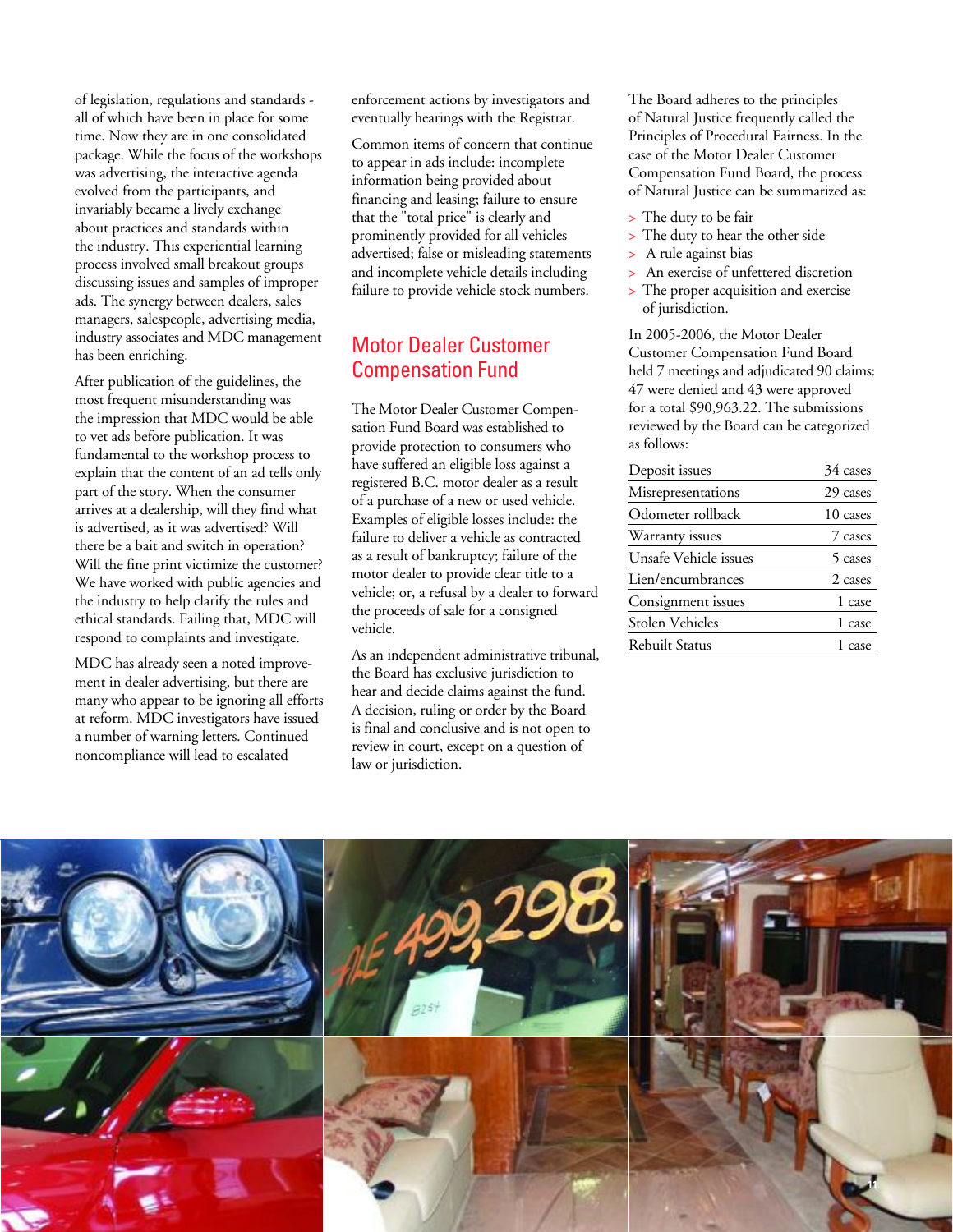The Fund is currently estimated at \$1.4 million. Since its inception in 1995, \$1,762,627.37 has been paid out of the Fund:

|                              | 1995-2006 |
|------------------------------|-----------|
| Number of Claims Adjudicated | 689       |
| Number of Claims Approved    | 370       |
| Number of Claims Denied      | 319       |

The Board has made numerous submissions to the Legislation Review Committee in respect to the regulations pertaining to the compensation fund. The Board particularly agrees with the recommendation to increase the maximum allowable per claim to \$50,000 (the actual ceiling being \$20,000).

More detailed information on the Motor Dealer Customer Compensation Fund can be found on the MDC website at www.mdcbc.com.

#### **Motor Dealer Customer Compensation Fund Board of Directors**

MOTOR DEALER INDUSTRY

Jack Jenner, Chair *(2004-2007)*  Auto dealer

Rick Bentley *(2004-2006 / 2006-2009)*  Auto dealer

Art Pike *(2004-2007)* Recreational vehicle dealer

#### PUBLIC-AT-LARGE

Doug Potentier *(2004-2007)*  Former CEO, Greater Victoria Chamber of Commerce, former deputy police chief

Mary Freeman *(2004-2006)*  Senior public servant, former Registrar of Motor Dealers

Kyong-ae Kim *(2006-2009)* Attorney at law

#### MDC Priorities for 2006/2007

#### **Implement growth strategies** -

it is expected that the increase of personnel to 35 full-time people from 21, as well as the corresponding expansion of facilities and systems will be completed by December, 2006.

#### **Significantly increase compliance.**

**Legislation review**  it is imperative that these proposed changes be enacted during the Spring, 2007, session of the B.C. Legislative Assembly.

**Upgrade new dealer licensing requirements.**

**Design & fund consumer awareness** - MDC must find affordable strategies and funding to educate consumers about vehicle purchases.

#### **Establish advisory committees** -

MDC believes that there is insufficient input from salespeople in decision-making. It is hoped to establish an advisory

committee for this purpose. Other such committees planned are: motorcycle dealers, advertising and general stakeholders, a cross-section of industry and related public organizations.

**Initiate salesperson upgrade program** new enrollees in the MDC certification course have the benefit of a constantly upgraded curriculum. Other professions offer and sometimes require periodic "refresher" courses.

#### **Develop a voluntary dispute resolution service.**

The Motor Dealer Council of B.C. has had a brief but incredible journey, propelled by an outstanding Board of Directors and a compact team of dedicated staff. All this has unfolded in less than three years - an organizational phase and two years of official business.

Sir Winston Churchill's eloquent remarks after the fall of Rommel's Afrika Corps at El Alamein in 1942 come to mind:

*"Now this is not the end. It is not even the beginning of the end. . . . But it is, perhaps, the end of the beginning."*

Respectfully submitted,

Ken Smith, President and Registrar

![](_page_13_Picture_31.jpeg)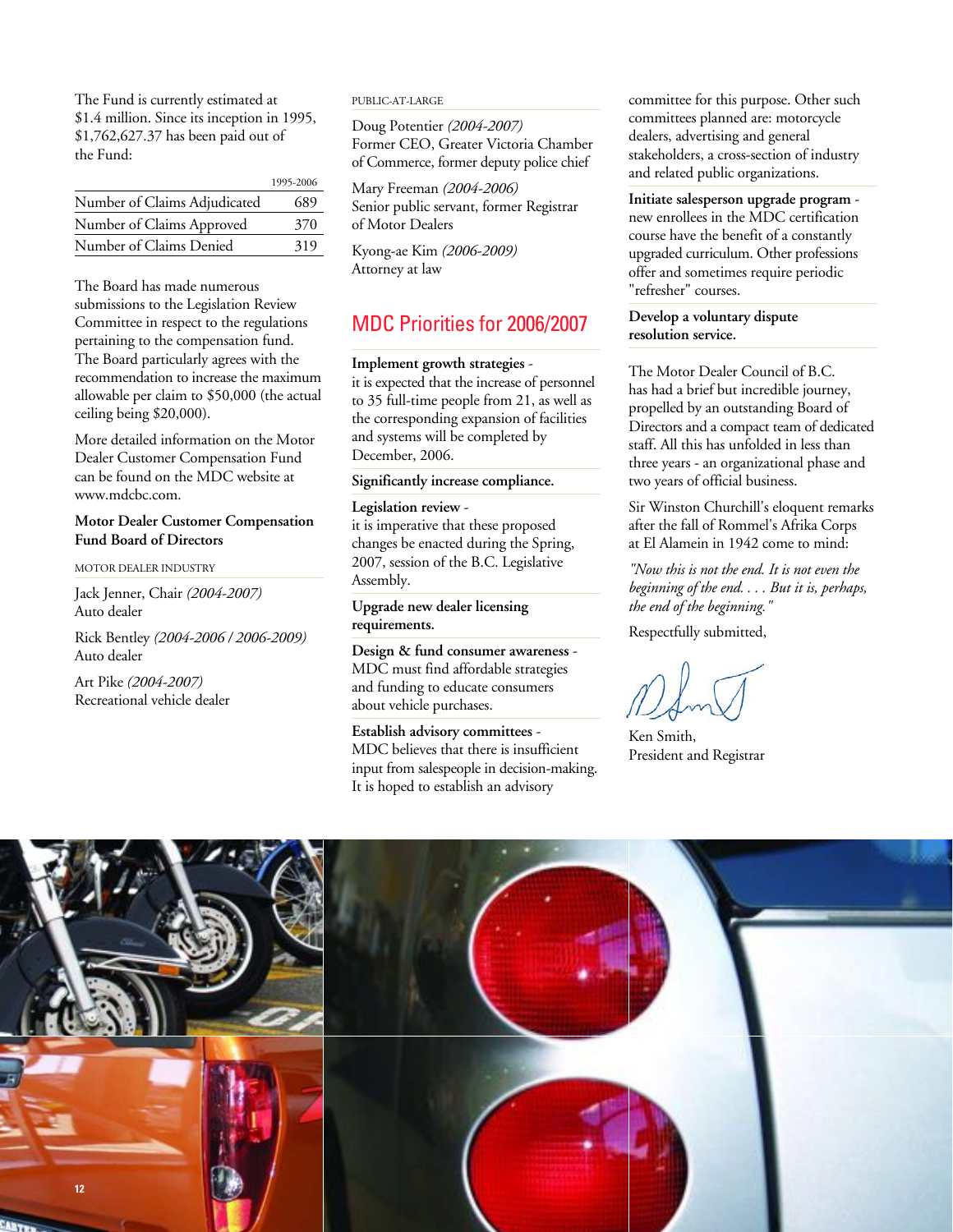## Auditors' Report

#### To the Directors of Motor Dealer Council of British Columbia:

We have audited the statement of financial position of the Motor Dealer Council of British Columbia, a not-for-profit Society, as at March 31, 2006 and the statements of operations, changes in net assets and cash flows for the year ended March 31, 2006. These financial statements are the responsibility of the Society's management. Our responsibility is to express an opinion on these financial statements based on our audit.

We conducted our audit in accordance with Canadian generally accepted auditing standards. Those standards require that we plan and perform an audit to obtain reasonable assurance whether the financial statements are free of material misstatement. An audit includes examining, on a test basis, evidence supporting the amounts and disclosures in the financial statements. An audit also includes assessing the accounting principles used and significant estimates made by management, as well as evaluating the overall financial statement presentation.

In our opinion, these financial statements present fairly, in all material respects, the financial position of the Society as at March 31, 2006 and the results of its operations and its cash flows for the years ended March 31, 2006 in accordance with Canadian generally accepted accounting principles.

Job, Wethour, Cross. Hillen, LeBute

DALE MATHESON CARR-HILTON LABONTE CHARTERED ACCOUNTANTS

Vancouver, B.C. June 16, 2006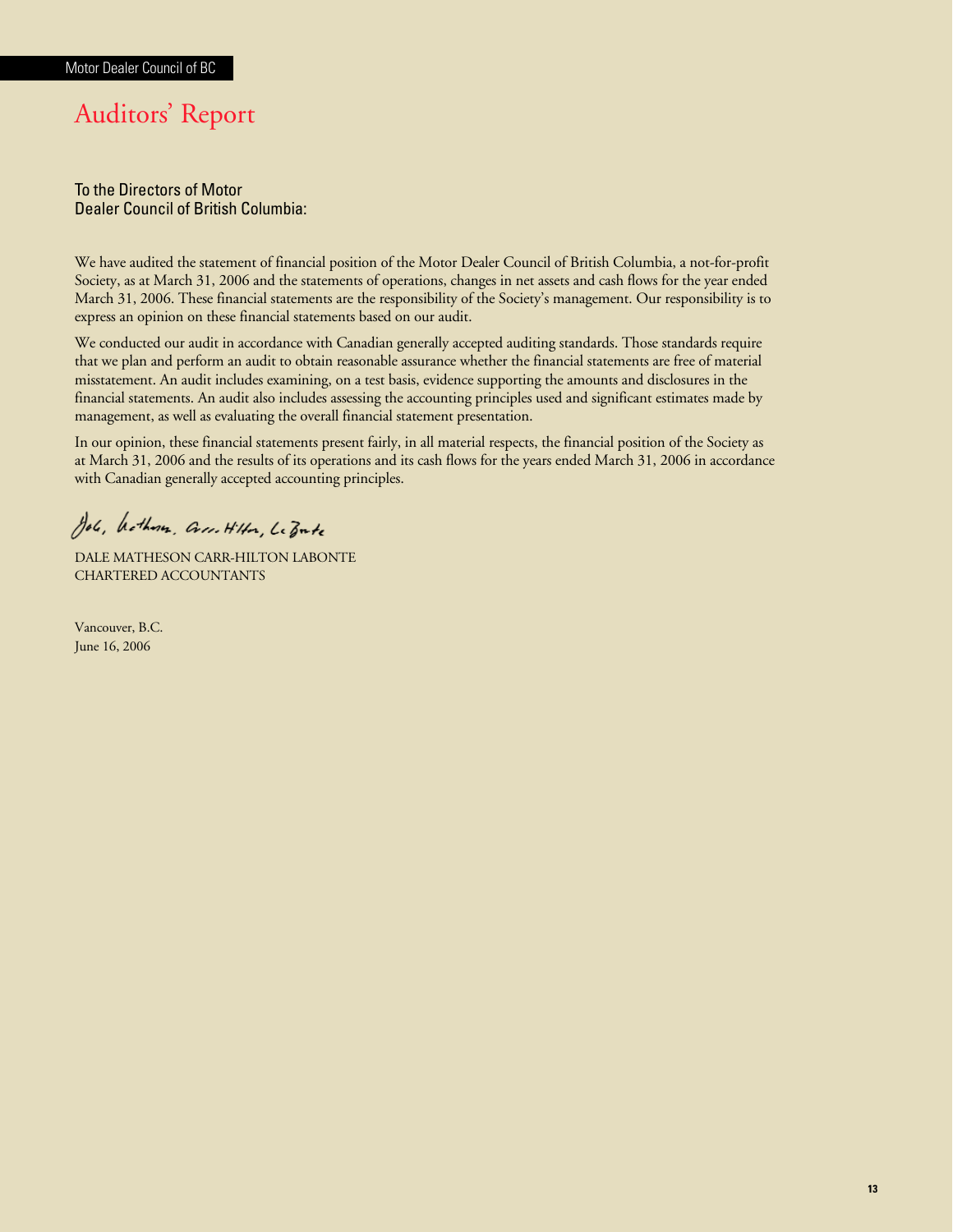## Statement of Financial Position

|                                              | March 31, 2006                       | March 31, 2005                       |
|----------------------------------------------|--------------------------------------|--------------------------------------|
| <b>ASSETS</b>                                |                                      |                                      |
| <b>CURRENT ASSETS</b>                        |                                      |                                      |
| Cash                                         | $\boldsymbol{\mathsf{S}}$<br>367,978 | $\boldsymbol{\mathsf{S}}$<br>515,878 |
| <b>Short-term investment</b>                 | 202,662                              |                                      |
| <b>Receivables</b>                           | 36,197                               | 37,719                               |
| <b>Prepaid expenses</b>                      | 26,783                               | 22,587                               |
|                                              | 633,620                              | 576,184                              |
| <b>PROPERTY AND EQUIPMENT (Note 3)</b>       | 455,338                              | 316,999                              |
|                                              | \$<br>1,088,958                      | \$<br>893,183                        |
| <b>LIABILITIES</b>                           |                                      |                                      |
|                                              |                                      |                                      |
| <b>CURRENT LIABILITIES</b>                   |                                      |                                      |
| Accounts payable and accrued liabilities     | $\mathbf{\hat{s}}$<br>170,144        | \$<br>238,003                        |
| Bank loan - current (Note 4)                 | 99,838                               | 94,231                               |
| <b>Unearned revenue</b>                      | 932,788                              | 826,598                              |
|                                              | 1,202,770                            | 1,158,832                            |
| <b>BANK LOAN (Note 4)</b>                    | 106,026                              | 205,769                              |
|                                              | 1,308,796                            | 1,364,601                            |
| <b>NET ASSETS</b>                            |                                      |                                      |
| INVESTED IN PROPERTY AND EQUIPMENT           | 455,338                              | 316,999                              |
| <b>RESERVED FOR FUTURE TRAINING COSTS</b>    | 66,500                               |                                      |
| ACCUMULATED EXCESS OF EXPENSES OVER REVENUES | (741, 676)                           | (788, 417)                           |
|                                              | (219, 838)                           | (471, 418)                           |
|                                              | 1,088,958<br>\$                      | 893,183<br>\$                        |

APPROVED ON BEHALF OF THE BOARD:

Dtwait

Director Director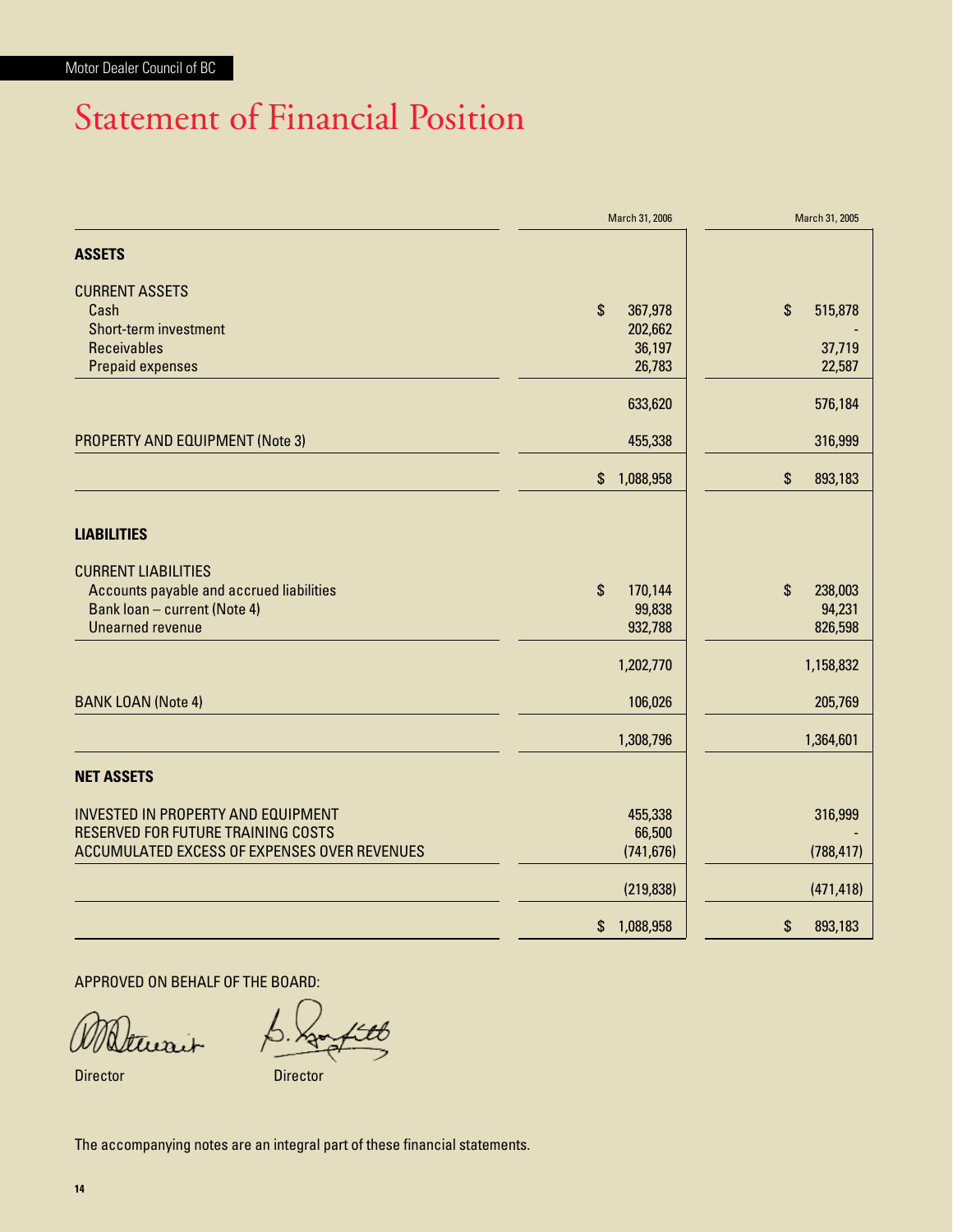# Statement of Operations

|                                                   | Year ended<br>March 31, 2006 | Year ended<br>March 31, 2005 |
|---------------------------------------------------|------------------------------|------------------------------|
| <b>REVENUES</b>                                   |                              |                              |
| Licensing fees                                    | \$<br>2,099,759              | 1,053,289<br>\$              |
| <b>Training course fees</b>                       | 245,901                      | 157,469                      |
| <b>Compensation fund recovery</b>                 | 97,162                       |                              |
| Registrar's hearings recovery                     | 18,587                       | 2.850                        |
| Administration fees and other                     | 152,548                      | 79,457                       |
|                                                   | 2,613,957                    | 1,293,065                    |
| <b>EXPENSES</b>                                   |                              |                              |
| <b>Advertising and promotion</b>                  | 59,439                       | 17,636                       |
| Amortization                                      | 125,382                      | 70,390                       |
| Automobile                                        | 20,946                       | 14,770                       |
| <b>Consulting</b>                                 | 2,274                        | 99,485                       |
| <b>Compensation fund expenses</b>                 | 97,162                       |                              |
| Governance                                        | 123,748                      | 72,441                       |
| Interest on long term debt                        | 14,609                       |                              |
| Office and general (Schedule 1)                   | 240,455                      | 182,293                      |
| <b>Professional fees</b>                          | 70,370                       | 63,732                       |
| Project development                               | 13,310                       |                              |
| Registrar's hearing expenses                      | 21,266                       | 2,405                        |
| <b>Regulatory services (Schedule 1)</b>           | 589,874                      | 452,205                      |
| <b>Rent and parking</b>                           | 158,002                      | 86,138                       |
| <b>Training course expenses</b>                   | 32,458                       |                              |
| <b>Salesperson licensing</b>                      |                              | 202,453                      |
| <b>Travel and meals</b>                           | 18,008                       | 17,192                       |
| <b>Wages, benefits and training</b>               | 807,914                      | 735,690                      |
|                                                   | 2,395,217                    | 2,016,830                    |
| <b>EXCESS OF REVENUES OVER EXPENDITURES</b>       |                              |                              |
| <b>BEFORE THE FOLLOWING</b>                       | 218,740                      | (723, 765)                   |
| Provision for non-recoverable GST (Note 8)        | (33,660)                     | (92, 196)                    |
| EXCESS OF REVENUES OVER EXPENDITURES FOR THE YEAR | \$<br>185,080                | (815, 961)<br>\$             |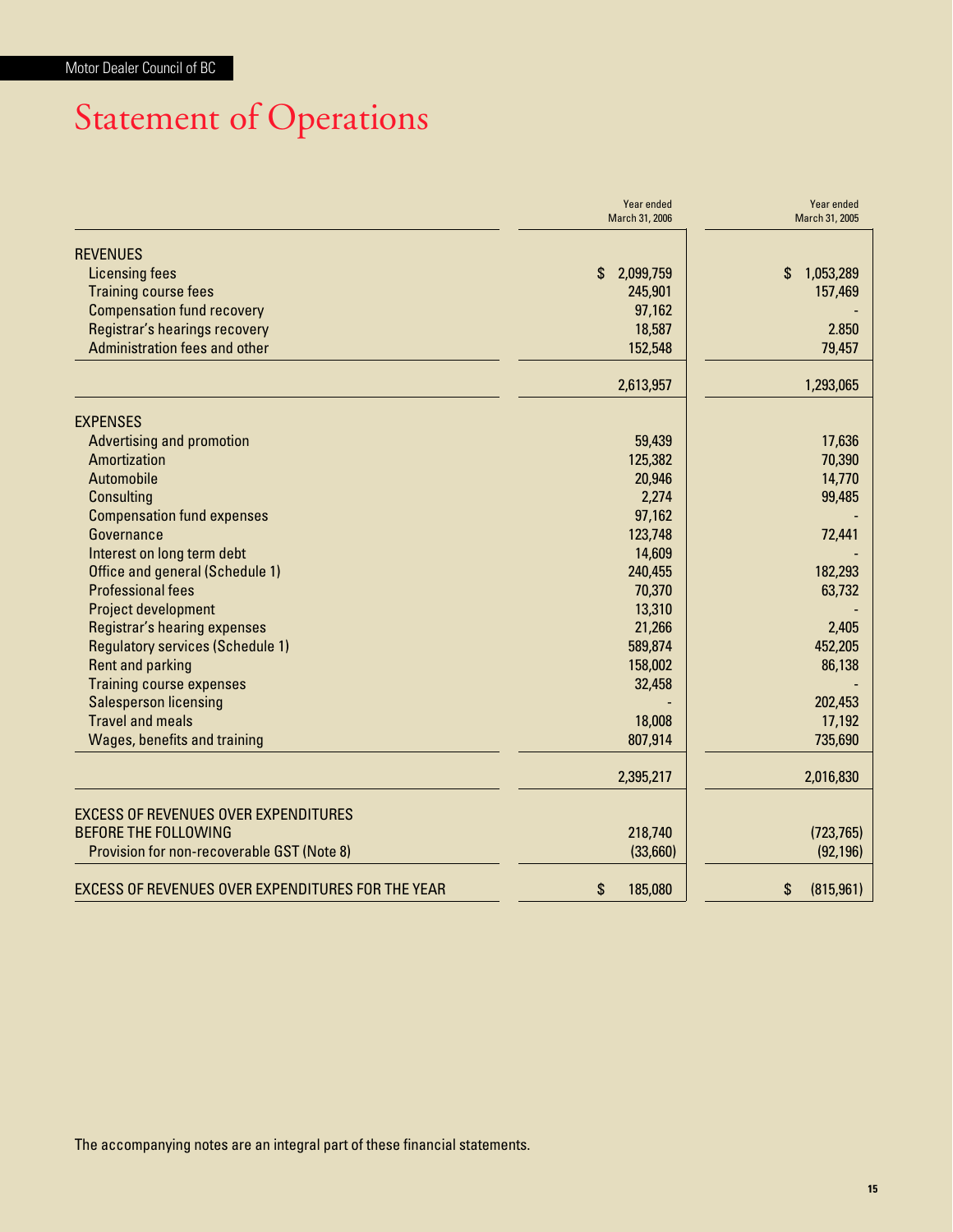## Statement of Changes in Net Assets

| Year ended March 31, 2006                   | excess of revenues<br>over expenditures | Accumulated | Invested in property<br>and equipment |                           | <b>Designated</b><br>earnings | Net excess<br>of liabilities<br>over assets |
|---------------------------------------------|-----------------------------------------|-------------|---------------------------------------|---------------------------|-------------------------------|---------------------------------------------|
|                                             | \$                                      |             | \$                                    | $\boldsymbol{\mathsf{S}}$ |                               | \$                                          |
| BALANCE, March 31, 2004                     |                                         |             | 179,464                               |                           | 165,079                       | 344,543                                     |
| <b>INVESTMENT IN PROPERTY AND EQUIPMENT</b> |                                         | (137, 535)  | 137,535                               |                           |                               |                                             |
| START-UP COSTS (RESERVED)                   |                                         | 165,079     |                                       |                           | (165,079)                     |                                             |
| <b>EXCESS OF REVENUES OVER</b>              |                                         |             |                                       |                           |                               |                                             |
| <b>EXPENDITURES FOR THE YEAR</b>            |                                         | (815, 961)  |                                       |                           |                               | (815, 961)                                  |
| BALANCE, March 31, 2005                     |                                         | (788, 417)  | 316,999                               |                           |                               | (471, 418)                                  |
| INVESTMENT IN PROPERTY AND EQUIPMENT        |                                         | (138, 339)  | 138,339                               |                           |                               |                                             |
| RESERVE FOR FUTURE TRAINING COSTS           |                                         |             |                                       |                           | 66,500                        | 66,500                                      |
| <b>EXCESS OF REVENUES OVER</b>              |                                         |             |                                       |                           |                               |                                             |
| <b>EXPENDITURES FOR THE YEAR</b>            |                                         | 185,080     |                                       |                           |                               | 185,080                                     |
| BALANCE, March 31, 2006                     | S                                       | (741, 676)  | \$<br>455,338                         | \$                        | 66,500                        | \$<br>(219, 838)                            |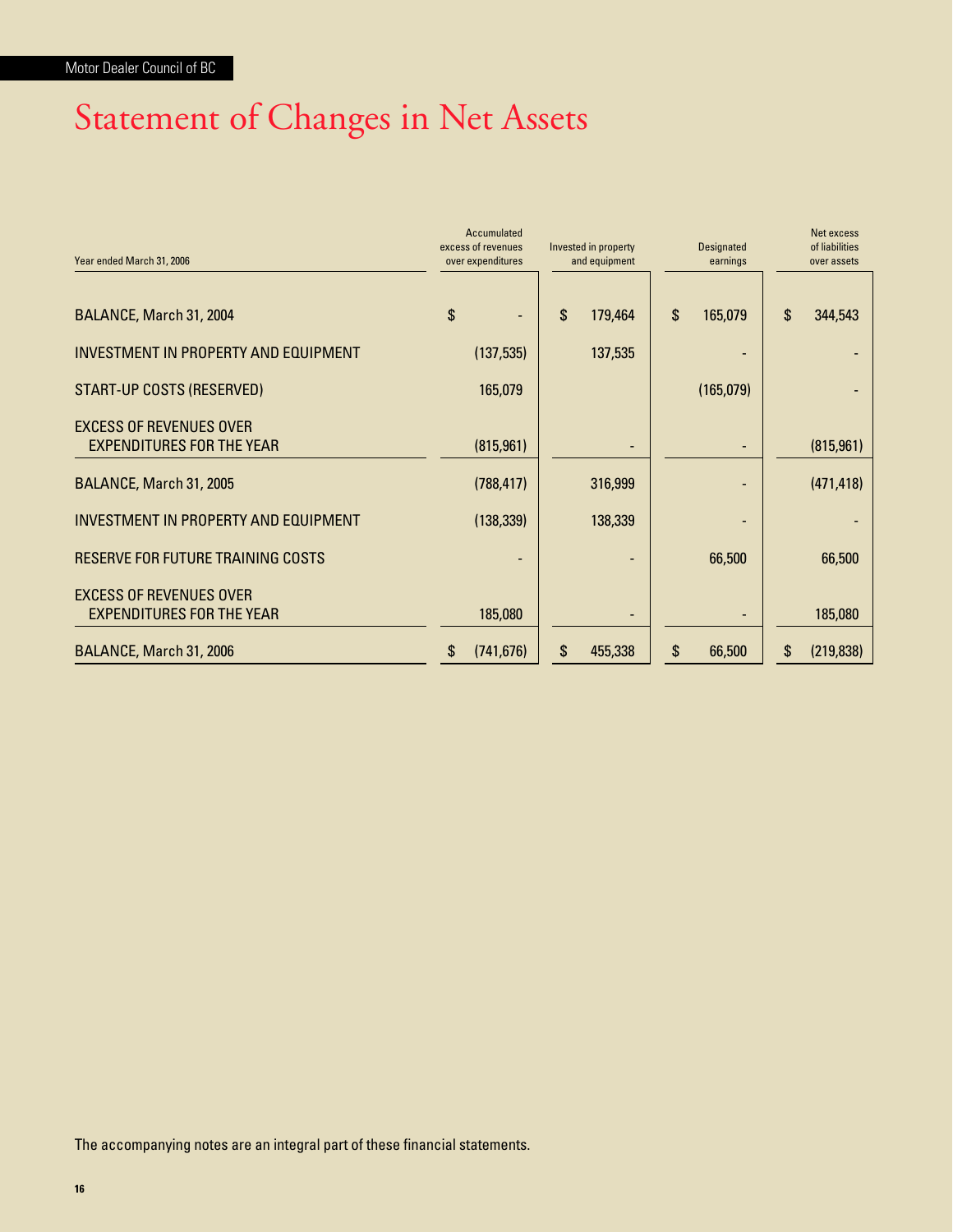## Statement of Cash Flows

|                                                                       | Year ended<br>March 31, 2006 | Year ended<br>March 31, 2005 |
|-----------------------------------------------------------------------|------------------------------|------------------------------|
| <b>OPERATING ACTIVITIES</b>                                           |                              |                              |
| Excess of revenues over expenditures for the year                     | \$<br>185,080                | (815, 961)<br>\$             |
| Items not affecting cash                                              |                              |                              |
| Amortization                                                          | 125,382                      | 70,390                       |
| Provision for non-recoverable GST<br>Cash reserved for training costs | 66,500                       | 42,665                       |
|                                                                       |                              |                              |
|                                                                       | 376,962                      | (702, 906)                   |
| Changes in non-cash working capital:                                  |                              |                              |
| <b>Receivables</b>                                                    | 1,522                        | 27,749                       |
| <b>Prepaid expenses</b>                                               | (4, 196)                     | (11, 044)                    |
| Accounts payable and accrued liabilities                              | (67, 859)                    | 108,232                      |
| <b>Unearned revenue</b>                                               | 106,190                      | 826,598                      |
| NET CASH FLOWS FROM OPERATING ACTIVITIES                              | 412,619                      | 248,629                      |
| <b>INVESTING ACTIVITIES</b>                                           |                              |                              |
| Purchase of property and equipment                                    | (263, 721)                   | (194, 839)                   |
| <b>Short-term investment</b>                                          | (202, 662)                   |                              |
|                                                                       |                              |                              |
| NET CASH FLOWS USED IN INVESTING ACTIVITIES                           | (466, 383)                   | (194, 839)                   |
| <b>FINANCING ACTIVITIES</b>                                           |                              |                              |
| <b>Bank loan</b>                                                      | (94, 136)                    | 300,000                      |
| NET CASH FLOWS FROM (USED IN) FINANCING ACTIVITIES                    | (94, 136)                    | 300,000                      |
| <b>NET INCREASE IN CASH</b>                                           | 54,762                       | 353,790                      |
| <b>CASH, beginning of year</b>                                        | 515,878                      | 162,088                      |
| CASH, end of year                                                     | \$<br>367,978                | \$<br>515,878                |
| <b>Supplementary Cash Flow Information:</b>                           |                              |                              |
| Cash paid for interest                                                | \$<br>14,609                 | \$                           |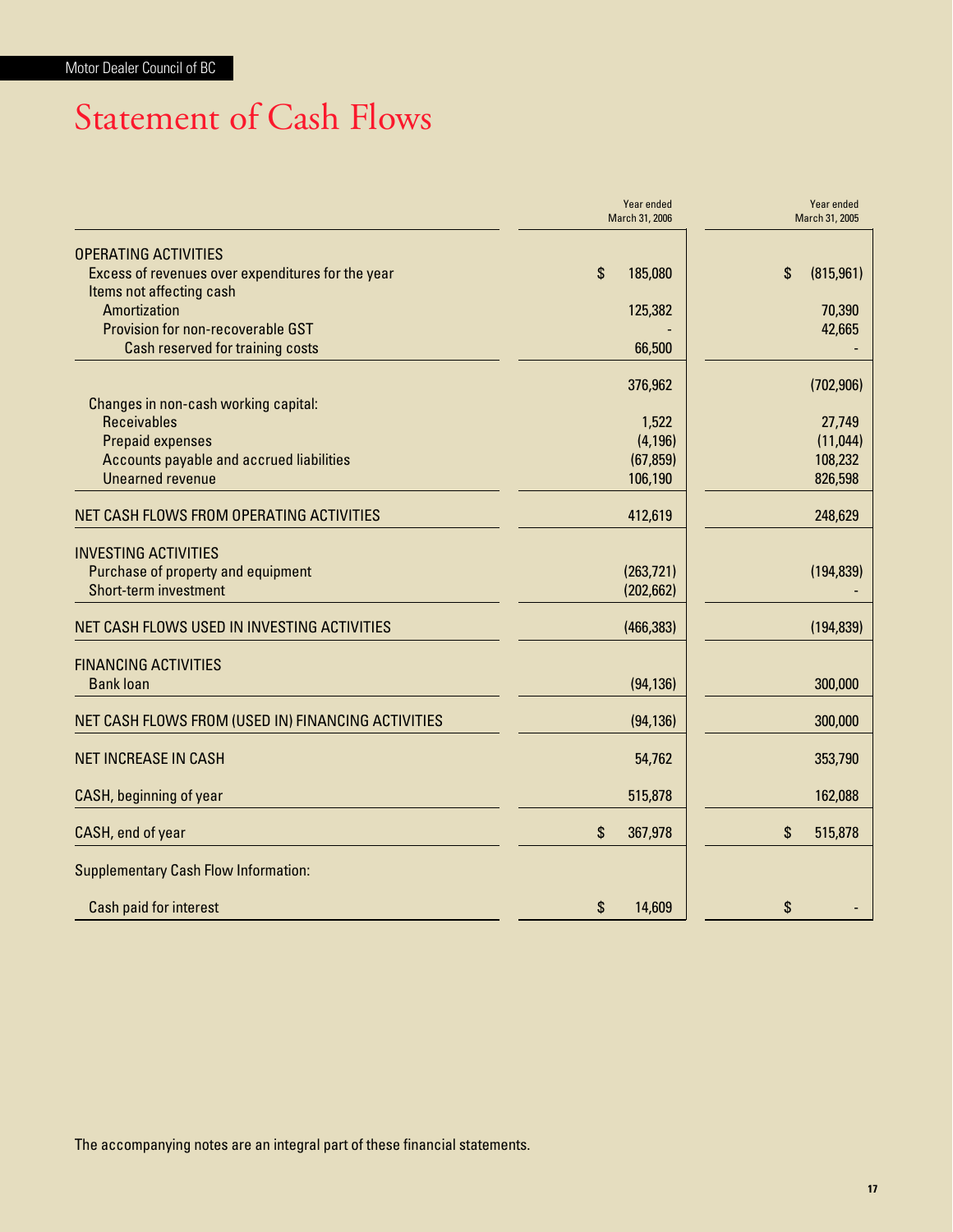# Schedule 1 - Expenses

|                                 | Year ended<br>March 31, 2006 | Year ended<br>March 31, 2005 |
|---------------------------------|------------------------------|------------------------------|
| OFFICE AND GENERAL              |                              |                              |
| Bank and credit card charges    | \$<br>33,727                 | \$<br>15,238                 |
| Credit and registry checks      | 7,935                        | 9,731                        |
| Insurance                       | 7,265                        | 4,309                        |
| Office supplies and printing    | 46,827                       | 33,017                       |
| Office equipment rental         | 14,491                       | 11,605                       |
| <b>Miscellaneous</b>            | 19,771                       | 15,216                       |
| Postage                         | 19,589                       | 11,724                       |
| Systems and technical support   | 65,404                       | 44,367                       |
| <b>Telephone</b>                | 25,446                       | 37,089                       |
|                                 | \$<br>240,455                | \$<br>182,293                |
| <b>REGULATORY SERVICES</b>      |                              |                              |
| <b>Travel and accommodation</b> | \$<br>107,667                | \$<br>73,394                 |
| <b>Wages and benefits</b>       | 482,207                      | 378,811                      |
|                                 | \$<br>589,874                | \$<br>452,205                |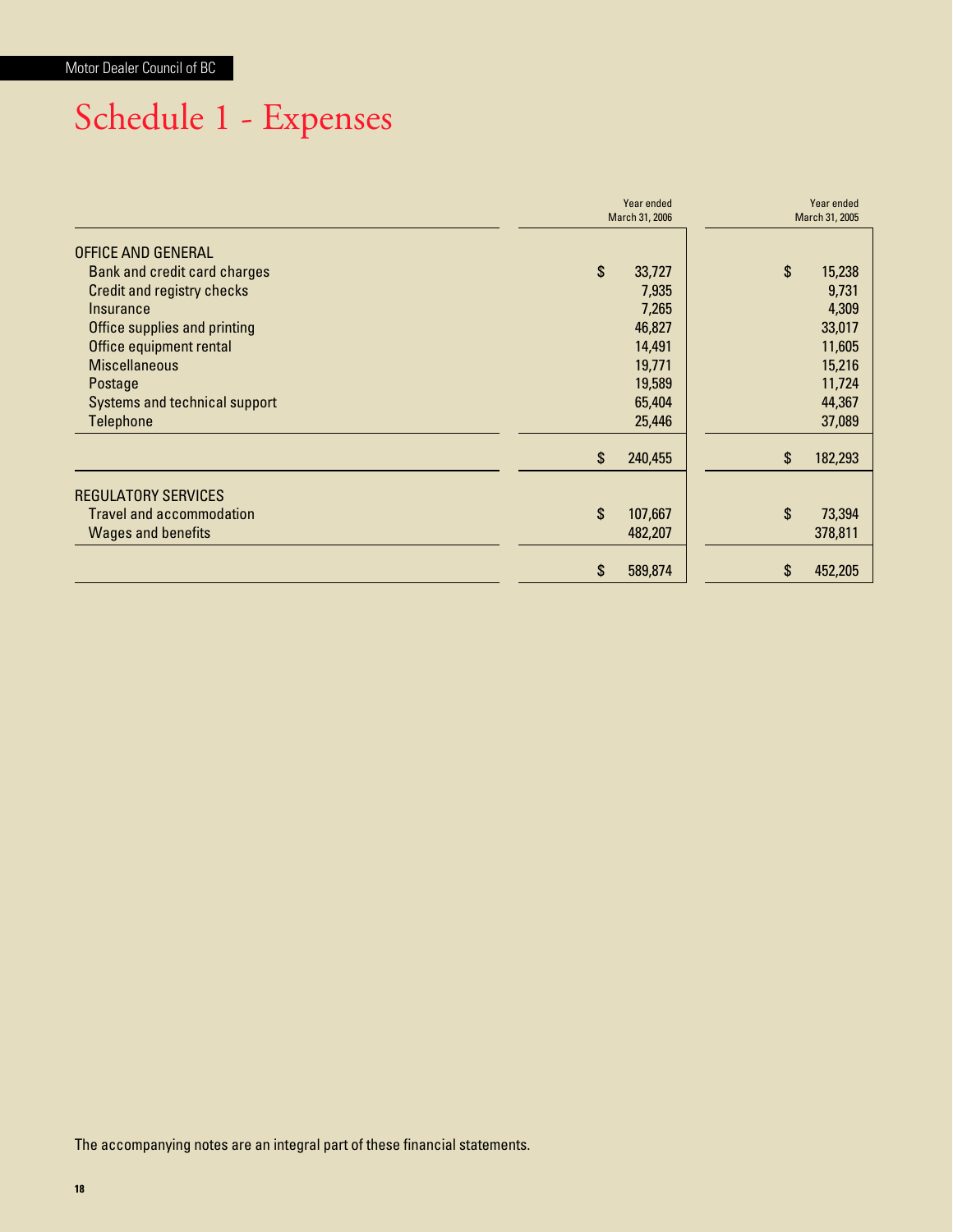## Notes to the Financial Statements

March 31, 2006

#### NOTE 1 – PURPOSE OF THE SOCIETY

The Motor Dealer Council of British Columbia ("the Society") was incorporated under the Societies Act of British Columbia on July 31, 2003 as a not-for-profit society. The Society was created to exercise the authorities delegated to it by the provincial government of British Columbia for the administration and enforcement of the Motor Dealer Act and related regulations.

On April 1, 2004 the Government of British Columbia granted to the Society the authority to administer and enforce the Motor Dealer Act. The President of the Society is the Registrar of Motor Dealers.

The Society's mission statement is to promote excellence and foster public confidence by raising industry standards, providing education, ensuring compliance and leading innovation.

#### NOTE 2 – SUMMARY OF SIGNIFICANT ACCOUNTING POLICIES

These financial statements have been prepared on the basis of Canadian generally accepted accounting principles and reflect the following significant policies:

#### **Use of Estimates**

The preparation of financial statements in conformity with Canadian generally accepted accounting principles requires management to make estimates and assumptions that affect the reported amounts of assets and liabilities and disclosure of contingent assets and liabilities at the date of the financial statements and the reported amounts of revenue and expenses during the period. Actual results could differ from those estimates. Significant areas that require management estimates relate to the provisions for amortization of property and equipment, recoverable value of property and equipment, fair value of financial instruments and deferred revenues.

#### **Revenue Recognition**

#### Licensing and Registration Fees

The Society records annual licensing and registration fees from dealerships and sales representatives rateably over the period of licensing, which varies from twelve to twenty-four months. Revenues from training, course and administration fees are recognized in the period the services are provided and collection is reasonably assured. Registration fees received in advance are deferred and amortized to revenue over the registration period.

#### Training and Course Fees

The Society records training and course fees in the period the service is provided.

#### **Property and Equipment**

Property and equipment are recorded at cost. Amortization is provided over the estimated useful lives of the assets as follows:

Computer equipment 30% declining balance method

Computer software 50% declining balance method Furniture and equipment 20% declining balance method Leasehold improvements straight-line over 5 years Oasis software straight-line over 36 months

The carrying value of all categories of property and equipment are reviewed for impairment whenever events or changes in circumstances indicate the recoverable value may be less than the carrying amount. Recoverable value determinations are based on estimates of undiscounted and discounted future net cash flows expected to be recovered from specific assets or groups of assets through use or future disposition.

Impairment charges are recorded in the reporting period in which determination of impairment is made by management.

#### **Comparative Figures**

Certain of the comparative figures have been restated to conform to the current year's presentation.

#### NOTE 3 – PROPERTY AND EQUIPMENT

|                                   |              | 2006                        |                          | 2005                     |
|-----------------------------------|--------------|-----------------------------|--------------------------|--------------------------|
|                                   | Cost         | Accumulated<br>Amortization | <b>Net Book</b><br>Value | <b>Net Book</b><br>Value |
|                                   |              |                             |                          |                          |
| Computer<br>equipment             | \$141,383    | 72,851<br>\$                | 68,532 \$<br>\$          | 90,357                   |
| Computer<br>software              | 33,617       | 28,060                      | 5,557                    | 86,463                   |
| <b>Furniture and</b><br>equipment | 114,350      | 38,377                      | 75,973                   | 81,817                   |
| Leasehold<br><i>improvements</i>  | 154,467      | 110,655                     | 43,812                   | 58,362                   |
| <b>Oasis software</b>             | 299,787      | 38,323                      | 261,464                  |                          |
|                                   | 743,604<br>S | \$288,266                   | \$455,338<br>\$          | 316,999                  |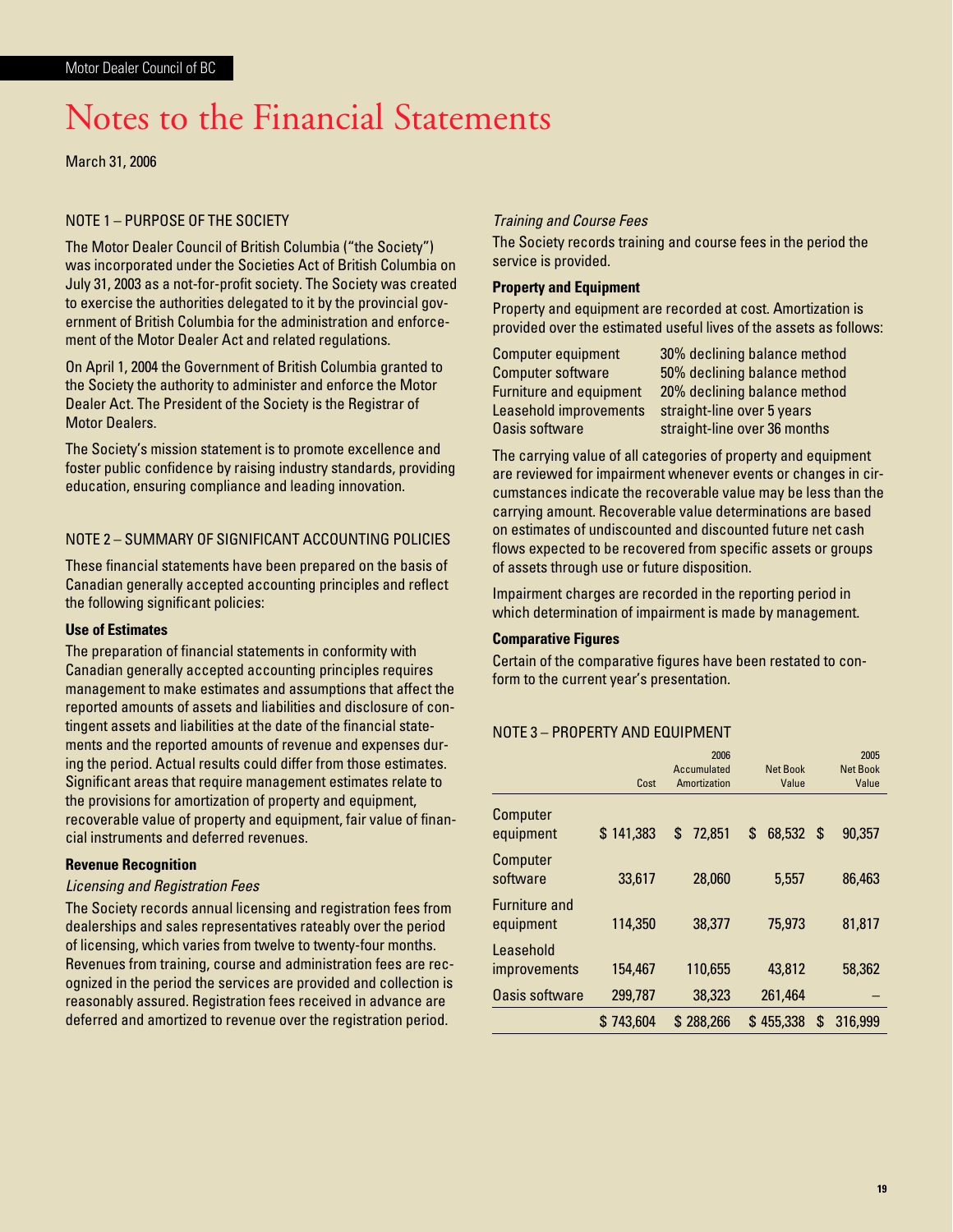#### Notes to the Financial Statements continued

#### March 31, 2006

The Society has developed a customized web based software program that allows it to manage all areas of licensing, compliance, and the compensation fund within one system. The cost to March 31, 2005 of \$68,247 was included in computer software. The Society began to amortize the software over its useful life of 36 months when it was substantially implemented in November 2005.

#### NOTE 4 – BANK LOAN

The Society has arranged a fixed rate term loan with the Royal Bank of Canada for \$300,000, repayable in equal monthly payments of \$9,096 including interest at 5.80% per annum. The loan is payable in full on March 18, 2008 and is secured by a general security agreement covering all assets of the Society.

The Society also has a demand operating loan with the Royal Bank of Canada for up to \$300,000. Interest is payable at the bank's prime rate plus 0.50%. As at March 31, 2006, the operating loan balance was \$Nil.

#### NOTE 5 – FINANCIAL INSTRUMENTS

#### **Fair Value**

The fair value of the Society's current assets and current liabilities consisting of cash, short term investment, receivables, accounts payable, bank loan and unearned revenue are estimated to approximate their carrying values due to the immediate or short-term maturity.

#### **Currency, Credit, and Interest Rate Risk**

The Society is currently not exposed to significant foreign currency, credit, or interest rate risks.

#### NOTE 6 – RELATED PARTY TRANSACTIONS

During the year ended March 31, 2006, the Society incurred \$123,748 (2005 - \$72,441) in governance costs paid to directors for board fees and expenses.

During the year ended March 31, 2006, the Society paid \$201,991 (2005 - \$145,533) to the President of the Society for wages and benefits.

These transactions were in the normal course of operations and were measured at their exchange amount, which is the amount of consideration established and agreed to by the related parties.

#### NOTE 7 – COMMITMENTS

a) Minimum annual commitments under operating leases are as follows:

| 2007 | \$191,764 |  |
|------|-----------|--|
| 2008 | 165,598   |  |
| 2009 | 145,627   |  |
|      | \$502,989 |  |

b) The Society is a party to a management services employment agreement with the President of the Society. The agreement provides for payment of \$165,000 plus benefits annually until May 31, 2010. The remuneration is reviewed annually in June of each year by the Board of Directors.

#### NOTE 8 – PROVISION FOR NON-RECOVERABLE GST

During the year ended March 31, 2005, management recorded a provision for GST input tax credits previously recorded as receivable as its recoverability was not assured. This resulted in \$23,311 (\$13,086 relates to property and equipment acquired in the period ended March 31, 2004) being added back to the cost of property and equipment and \$92,196 being charged to operations.

During the year ended March 31, 2006 management recorded a provision for GST input tax credits of an additional \$33,660. On September 30, 2005 the Society received a GST ruling from Canada Revenue Agency whereby it was determined that the Society should not charge GST and is not entitled to claim input tax credits. As a result, \$33,660 was charged to operations in the year.

#### NOTE 9 – INCOME TAXES

The Society is exempt from income taxes under the provisions of the Income Tax Act (Canada) as a not-for-profit organization.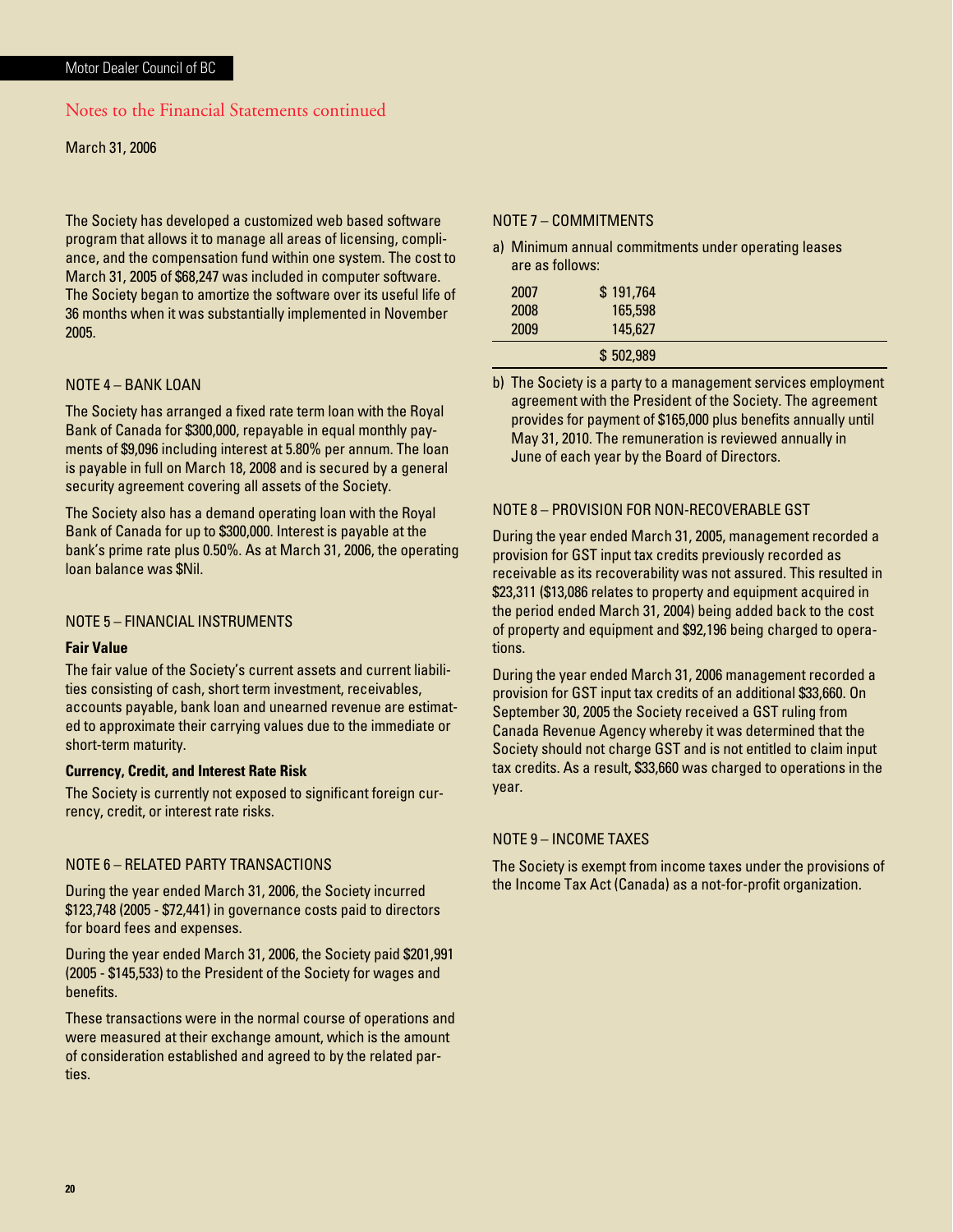#### Board of Directors

As a not-for-profit organization, the MDC is led by a Board of Directors made up of "public-at-large" and motor dealer industry representatives. The 11-member Board is selected through an extensive nomination process that involves consumer and industry associations, government and the general public. The Board is responsible for establishing strategic direction and overseeing the operations of the MDC while ensuring its financial and organizational viability. Founding members are noted with an asterisk.

#### Public at Large

![](_page_22_Picture_3.jpeg)

**Robert J. Stewart, Chair \*** Vancouver

Founding chair of the Justice Institute of B.C and a former Vancouver police chief, distinguished leader in the development of public policy and community service.

![](_page_22_Picture_6.jpeg)

**George L. Morfitt, FCA, Vice-Chair \*** Victoria

A chartered accountant who has served both private and public sector clients, several of them high profile, and a former Auditor-General of British Columbia.

![](_page_22_Picture_9.jpeg)

**Ken Bessason** Kelowna

A strategic management consultant following a 36-year career in the financial services industry, with a legacy of community service achievements in the arts, health and children's charities.

![](_page_22_Picture_12.jpeg)

**Shell Harvey \*** Victoria

A former assistant deputy Minister of Education and Advanced Education in B.C, with background as a faculty member of colleges in Manitoba and B.C.

![](_page_22_Picture_15.jpeg)

**John H. Râtel** Victoria

Former Vice President Marketing and Public Affairs, and Director, Government Affairs for the British Columbia Automobile Association

#### Industry Representatives

![](_page_22_Picture_19.jpeg)

#### **James Carter**

Vancouver (New Car Dealers Association of B.C.) The Vice President and CEO of the Carter Auto Group and a graduate of National Automotive Dealers Association "Dealers

Academy" in the United States, his avocation is music. James Carter had earlier acquired a degree in music from the University of Victoria and sings in the Chor Leone Men's Chorus. He is also Chair of the North Shore Branch of St. John Ambulance.

![](_page_22_Picture_23.jpeg)

#### **Gary E. Cowell**  Tsawwassen (New Car Dealers Association of B.C.)

**Edd Crooks**

An engineer by academic background and a multiple awardwinning auto dealer, Gary Cowell was one of the principal movers in the development of the Richmond Auto Mall. He has not only served on various industry boards and committees in

B.C., he is a past-president of the national association, today known as the Canadian Automobile Dealers Association (CADA).

![](_page_22_Picture_27.jpeg)

#### Chilliwack (Automotive Retailers Association)

Childhood experience at his father's Ontario service station, including the sale of used cars, laid the foundation of a career as a mechanic, a college automotive teacher, an auto service and leasing manager and into today's business, owner of a respected used car dealership. Edd Crooks sits on the board of directors of the Independent Auto Dealers, within the Automotive Retailers Association.

![](_page_22_Picture_30.jpeg)

#### **Neil Kalawsky, Secretary-Treasurer \***

Castlegar (New Car Dealers Association of B.C.)

A past winner of a Maclean's Magazine Dealer of Excellence Award, and the operator of two dealerships, he has served on many industry boards and agencies, including a term as National Chairman of the General Motors Communications Team. Neil Kalawsky is a member of the Board of Directors of the Canadian Auto Dealers Association.

![](_page_22_Picture_34.jpeg)

#### **Catherine Rankine**

New Westminster (Automotive Retailers Association)

General Manager of Adesa, Inc. Vancouver, Canada's leader in wholesale auto auctions and remarketing. Catherine Rankine has an academic background from York University in dispute resolution, and professional experience as a fleet lease manager, arbitration manager, and general manager.

#### **Anne Salomon \***

Langley (Recreation Vehicle Dealers Association of B.C.)

A past-president of the Recreation Vehicle Dealers Association of B.C., and director of national associations in the RV industry, Anne Salomon is co-owner of the Candan Group of Companies, with dealerships in Langley and Calgary. She has played a leading role in discussions with both government and industry, in efforts to better regulate the industry.

#### Welcome **Henning Brasso**

(New Car Dealers Association of B.C.)

Joining the Board as of April 1, 2006, was Henning Brasso, among British Columbia's most notable business personalities. A former Nissan and British luxury car dealer whose grandfather was the largest used car dealer in Calgary during the 1950's, he and partners purchased Richmond Honda in 1990, the largest Honda dealer in Canada. He replaced Gary Cowell, who chose not to continue for a second term. Cowell continues to serve MDC as Chair of the Legislation Review Committee.

#### MDC Management Team

![](_page_22_Picture_45.jpeg)

(left to right) - Eray Karabilgin, Diana Den Duyf, Ken Smith, Judy McRae and Earl Manning.